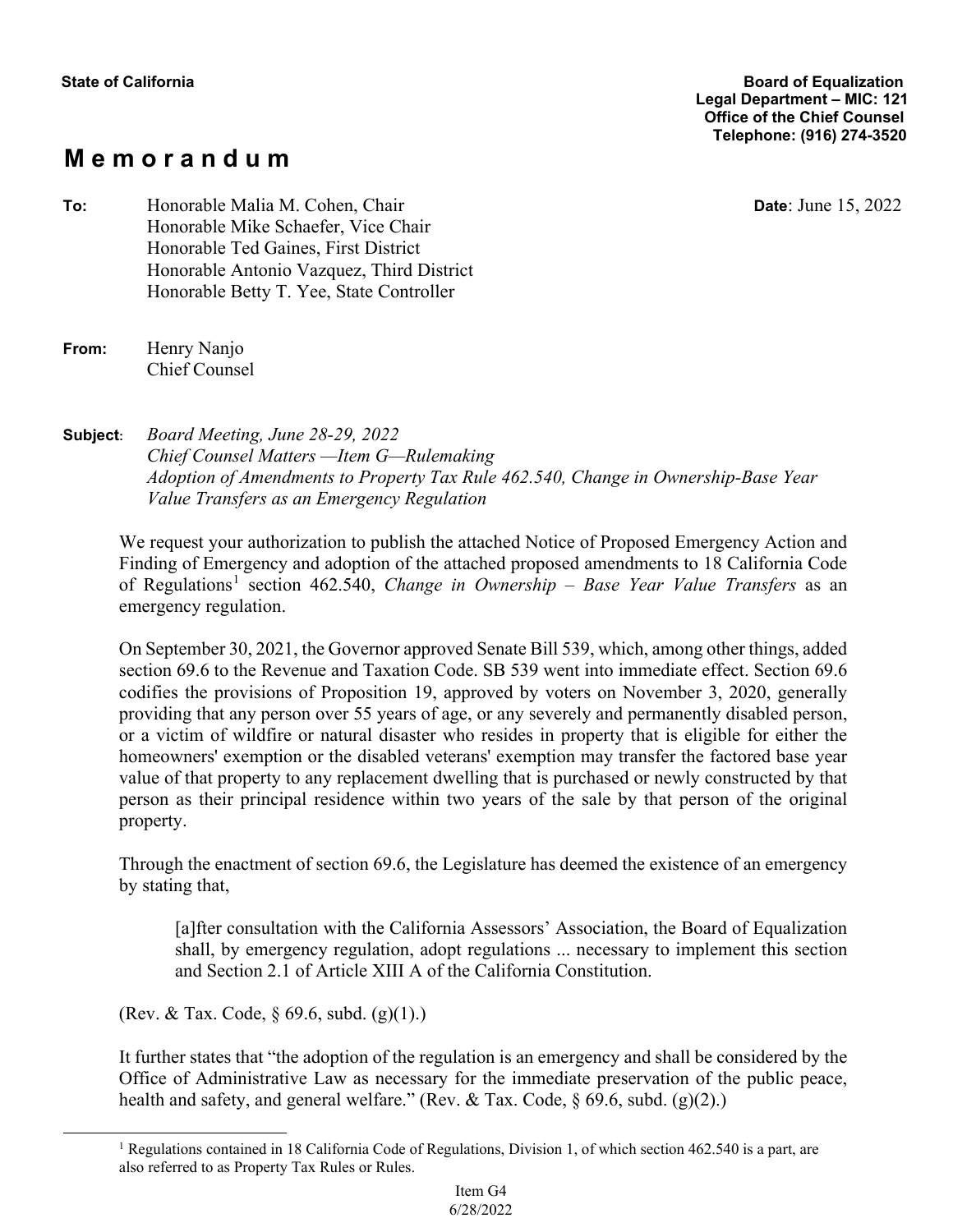Property Tax Rule 462.540 was adopted by the Board through the regular rulemaking process on December 14, 2021 and became effective on January 1, 2022. Following the adoption of the rule, additional amendments were deemed necessary. This emergency action makes additional amendments to Rule 462.540 to enable the administration of Article XIII A, section 2.1, subdivision (b) of the California Constitution and section 69.6 of the Revenue and Taxation Code, as follows:

- Improve clarity. These amendments strike out the existing language at subdivision (b)(3) and places substantially the same language in subdivision  $(c)(3)$ . Further, the word "dwelling" is changed to "primary residence" in subdivision  $(d)(3)$  of the Rule to make consistent with the remainder of the Rule.
- Definition of "severely and permanently disabled". Proposition 19 allowed "severely disabled" persons to qualify for the base year value transfer but did not define "severely disabled". The Legislature, under its authority to enact statutes that provide applicable procedures and definitions for Proposition 19, enacted section 69.6 to allow the base year value transfer to "severely *and permanently* disabled" persons. Although the term "severely and permanently disabled" is not defined in section 69.6, it is defined in section 69.5, subdivision  $(g)(12)$  by reference to section 74.3, subdivision (b). This action amends subdivisions (a) and  $(d)(1)(B)$  of the Rule to add "and permanently" to "severely disabled" to be consistent with section 69.6. It also adds a definition of "severely and permanently disabled" at subdivision  $(c)(14)$  that is the definition provided in section 69.5 of the same phrase since by making the phrases the same, the Legislature has signaled its intent to make the qualification for disabled individuals the same for section 69.6 as in section 69.5.
- "Equal or lesser value". Section 69.6, subdivision (d)(13) added a definition of the phrase "equal or lesser value". This definition requires, depending on the time the replacement dwelling is purchased in relation to the sale of the original property, the full cash value of the original property to be adjusted not at all, by an increase of five percent, or by an increase of 10 percent. The phrase "greater value," while not explicitly defined, in context, must mean a value that is not of "equal or lesser value". These amendments add the definition of "equal or lesser value" to subdivision (c)(2), and a definition of "greater value" to subdivision  $(c)(5)$ .

Subdivision (b)(2) of Rule 462.540 is amended to include the adjustment provided by subdivision  $(c)(2)$  when calculating the amount to be transferred to the replacement primary residence, and Example 8 is amended to demonstrate the calculation of the amount to be transferred to the replacement primary residence.

Subdivision (f)(2) of this Rule is amended to clarify that the adjustment provided by subdivision  $(c)(2)$  when calculating the amount to be transferred to a replacement primary residence that is newly constructed after an initial claim for the base year value transfer has already been granted is to be made.

Accessory Dwelling Units. Section  $69.6$ , subdivision  $(d)(5)$  added the provision that a multiunit dwelling does not include an accessory dwelling unit or junior accessory dwelling unit meeting several conditions. Subdivision  $(g)(3)$  of this Rule adds these conditions to the Rule and further provides definitions of "accessory dwelling unit" and "junior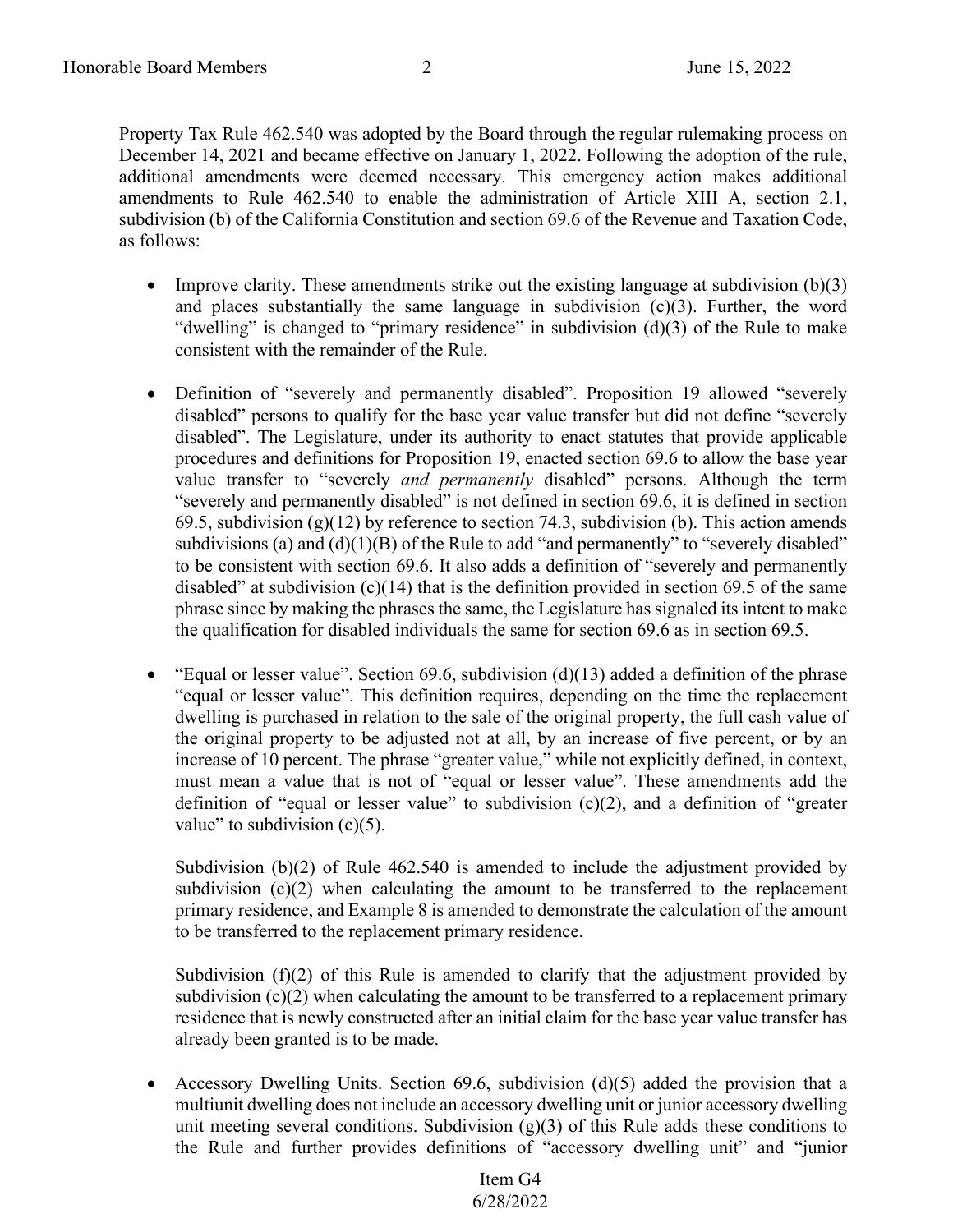accessory dwelling unit" by reference to the Government Code provisions that govern the building of accessory dwelling units and junior accessory dwelling units.

- Misfortune/Calamity. Section 69.5 stated that taxpayers that experienced a misfortune or calamity to their principal residence were eligible to use the pre-misfortune or calamity full cash value of their principal residence for the required comparison of full cash value with a replacement property. The explicit language explaining this calculation was added to section 69.5 by Stats. 2001, c. 613 (SB 1184), § 2. Legislative intent in SB 1184 explained that the addition of that language was a mere clarification. Since section 69.6 contains the same language as section 69.5 prior to the clarification added by SB 1184, its interpretation should be the same. Therefore, subdivisions (a)(2), (c)(3), and (c)(4) of this Rule are amended to make clear that full cash value of properties damaged by misfortune or calamity compared to the full cash value of the replacement dwelling should be the full cash value of that property prior to the misfortune or calamity. Subdivision  $(c)(16)$  provides a definition of "substantially damaged or destroyed by misfortune or calamity" to make clear the amount of damage that must be done to a property to be eligible to use the premisfortune or calamity full cash value of the original property.
- New construction on previously owned land. Amendments to subdivisions (a)(4),  $(c)(4)(C)$ ,  $(c)(4)(D)$ ,  $(f)(1)$ , and  $(f)(3)$ , as well as the addition of Example 12, clarify that land can be acquired more than two years prior to the sale of the original property, and that the full cash value of both the land and the improvement is to be determined as of the new construction completion date, as required for section 69.5 by *Wunderlich v. Santa Cruz* (2009) 178 Cal.App.4th 680. In other words, the amendments clarify that underlying land may be acquired more than two years prior to sale of the original property (subd. (a)(4)), and if new construction is completed within two years of the original property's sale, the full cash value of the replacement property includes the new construction, based on the date of new construction completion, for purposes of the base year value transfer calculation (subds.  $(c)(4)(D)$ ,  $(f)(3)$ , Ex. 12). If the claim transferring the base year value has already been approved as of the date of new construction completion, the additional value of the new construction is taken into consideration in calculating the transferred base year value (subds.  $(c)(4)(C)$ ,  $(f)(1)$ ).

Emergency regulations approved by the Office of Administrative Law (OAL) are effective on the date they are filed with OAL, and approved emergency regulations remain effective for 180 days. OAL may approve two re-adoptions of the same emergency regulation and each re-adoption may extend the emergency regulation's effective period for up to 90 days. Emergency regulations are repealed when their effective periods expire. However, an emergency regulation can become permanent if the Board re-adopts the regulation through the regular rulemaking process. Therefore, staff intends to begin the regular rulemaking process prior to the expiration of the emergency regulation.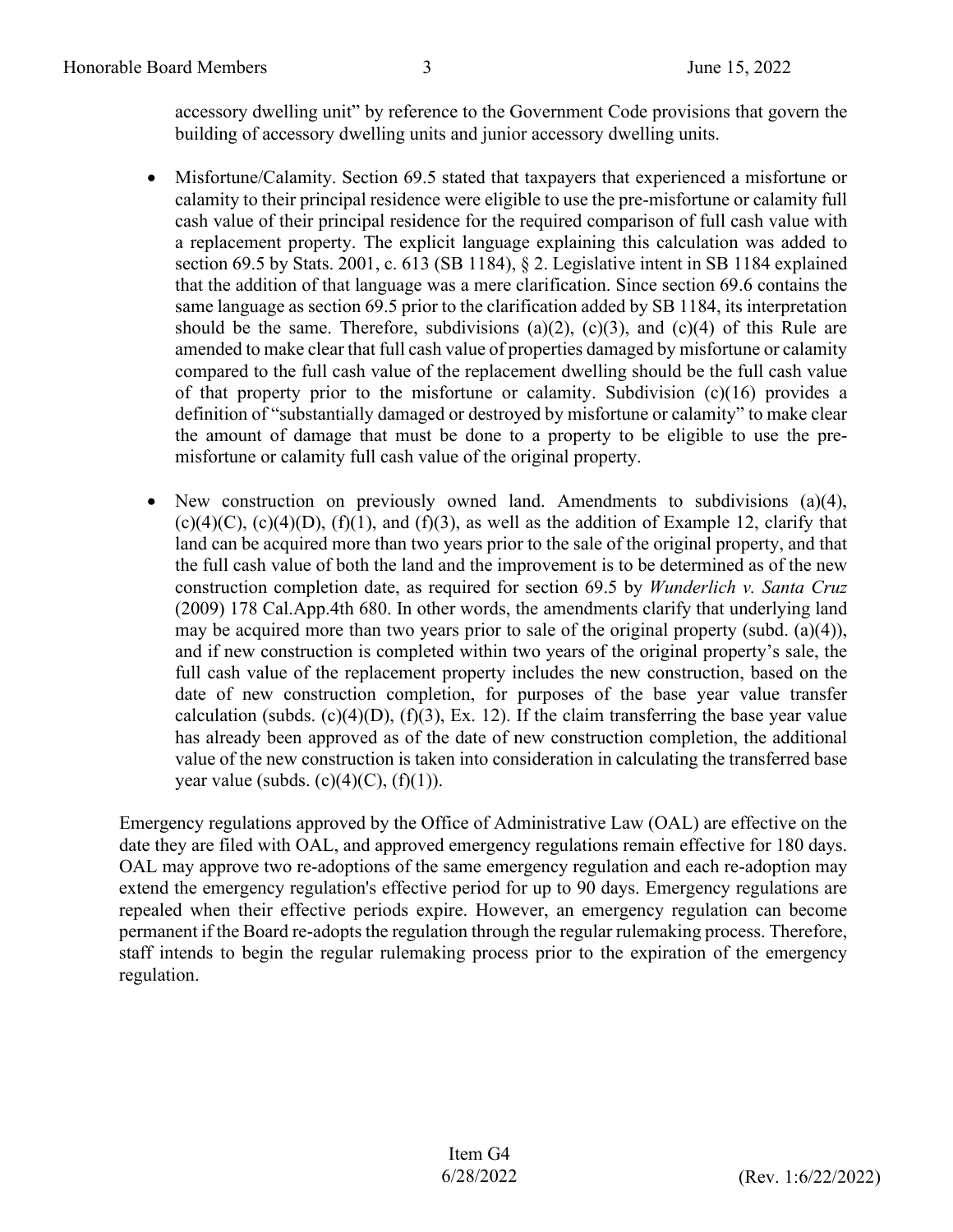Honorable Board Members 4 June 15, 2022

Recommended by:

/s/ Henry Nanjo \_\_\_\_\_\_\_\_\_\_\_\_\_\_\_\_\_\_\_\_\_\_\_\_\_\_\_\_\_\_\_\_\_ /s/ Henry Nanjo /s/ Yvette Stowers Henry D. Nanjo, Chief Counsel

Approved:

 $\sqrt{\frac{S_{\text{out}}}{S_{\text{out}}}}$ \_\_\_\_\_\_\_\_\_\_\_\_\_\_\_\_\_\_\_\_\_\_\_\_\_\_ /s/ David Yeung

 David Yeung, Deputy Director Property Tax Department

Approved:

/s/ Yvette Stowers

Yvette M. Stowers, Executive Director

BOARD APPROVED on:

 Catherine Taylor, Chief Board Proceedings Division

Attachment: Notice of Proposed Emergency Action

 cc: Ms. Yvette M. Stowers Mr. Henry Nanjo Mr. David Yeung Ms. Lisa Thompson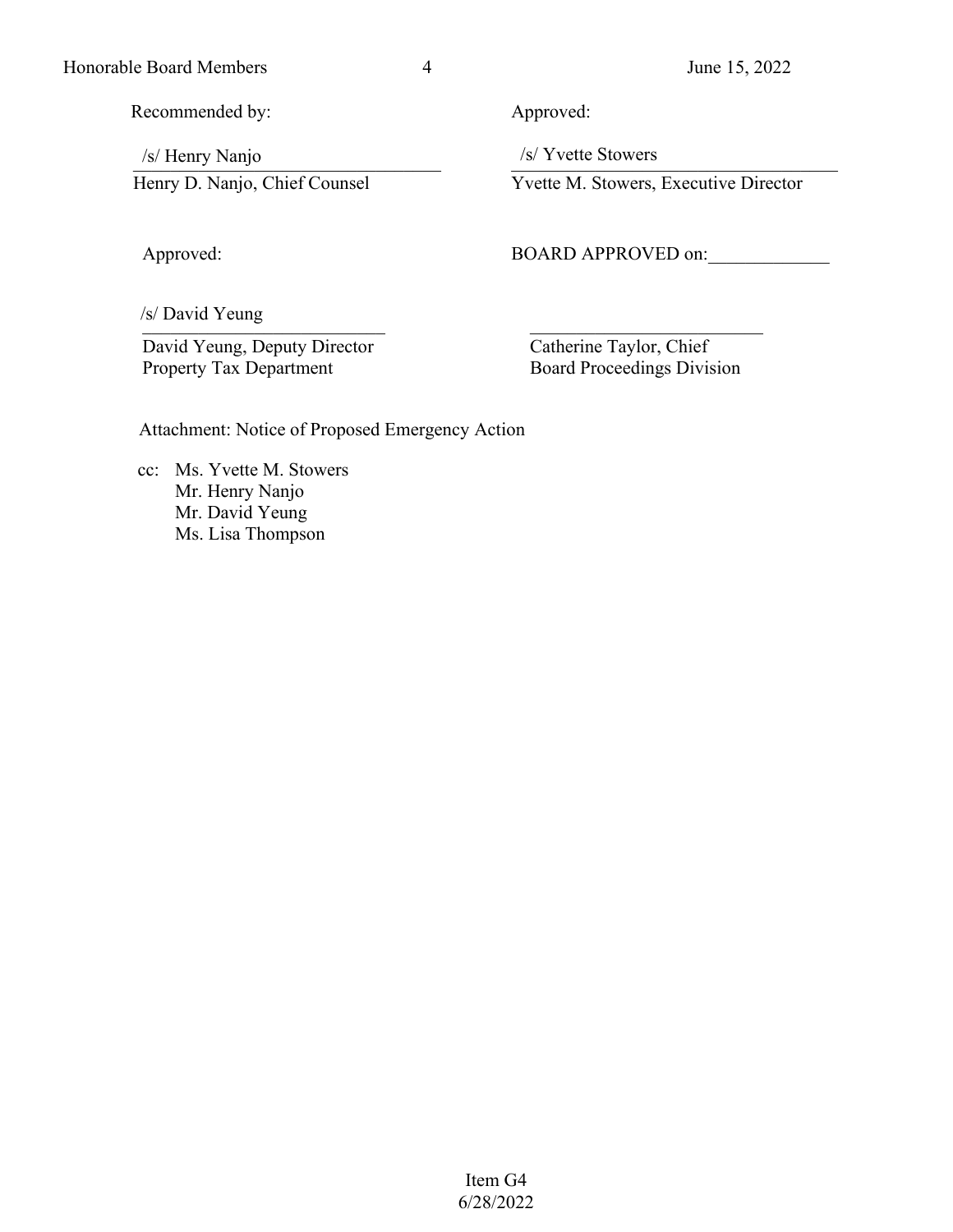### **Notice of Proposed Emergency Action and Finding of Emergency The State Board of Equalization Has Adopted California Code of Regulations, Title 18, Section 462.540,** *Change in Ownership – Base Year Value Transfers*

**NOTICE IS HEREBY GIVEN** that the State Board of Equalization (BOE), pursuant to the authority vested by section 15606 of the Government Code and section 69.6 of the Revenue and Taxation Code,<sup>1</sup> has amended California Code of Regulations, title 18, section (Property Tax Rule or Rule) 462.540, *Change in Ownership – Base Year Value Transfers*, as an emergency regulation in accordance with section 11346.1 of the Government Code, to be codified in division one of title 18 of the California Code of Regulations. Rule 462.540 implements, interprets, and makes specific section 69.6 of the Revenue and Taxation Code which was enacted to set forth procedures and definitions implementing Article XIII A, section 2.1 of the California Constitution.

# **FINDING OF EMERGENCY**

### *Section 48 Statement*

Government Code section 11346.1, subdivision (a)(2) requires that, at least five working days prior to submission of the proposed emergency action to the Office of Administrative Law (OAL), the adopting agency provide a notice of the proposed emergency action to every person who has filed a request for notice of regulatory action with the agency. After submission of the proposed emergency to OAL, the OAL shall allow interested persons five calendar days to submit comments on the proposed emergency regulations as set forth in Government Code section 11349.6.

### *Statement of Emergency*

The Legislature has deemed the existence of an emergency by enacting section 69.6 of the Revenue and Taxation Code, subdivision (g) of which states that,

[a]fter consultation with the California Assessors' Association, the Board of Equalization shall, by emergency regulation, adopt regulations ... necessary to implement this section and Section 2.1 of Article XIII A of the California Constitution.

It further states that "the adoption of the regulation is an emergency and shall be considered by the Office of Administrative Law as necessary for the immediate preservation of the public peace, health and safety, and general welfare."

Property Tax Rule 462.540 was adopted by the Board through the regular rulemaking process on December 14, 2021 and became effective on January 1, 2022. Following the adoption of the rule, additional amendments were deemed necessary. This emergency action makes additional amendments to Rule 462.540 to enable the administration of section 69.6 of the Revenue and Taxation Code and Article XIII A, section 2.1, subdivision (b) of the California Constitution.

1 of 16

<sup>&</sup>lt;sup>1</sup> All further statutory references are to the Revenue and Taxation Code unless otherwise indicated.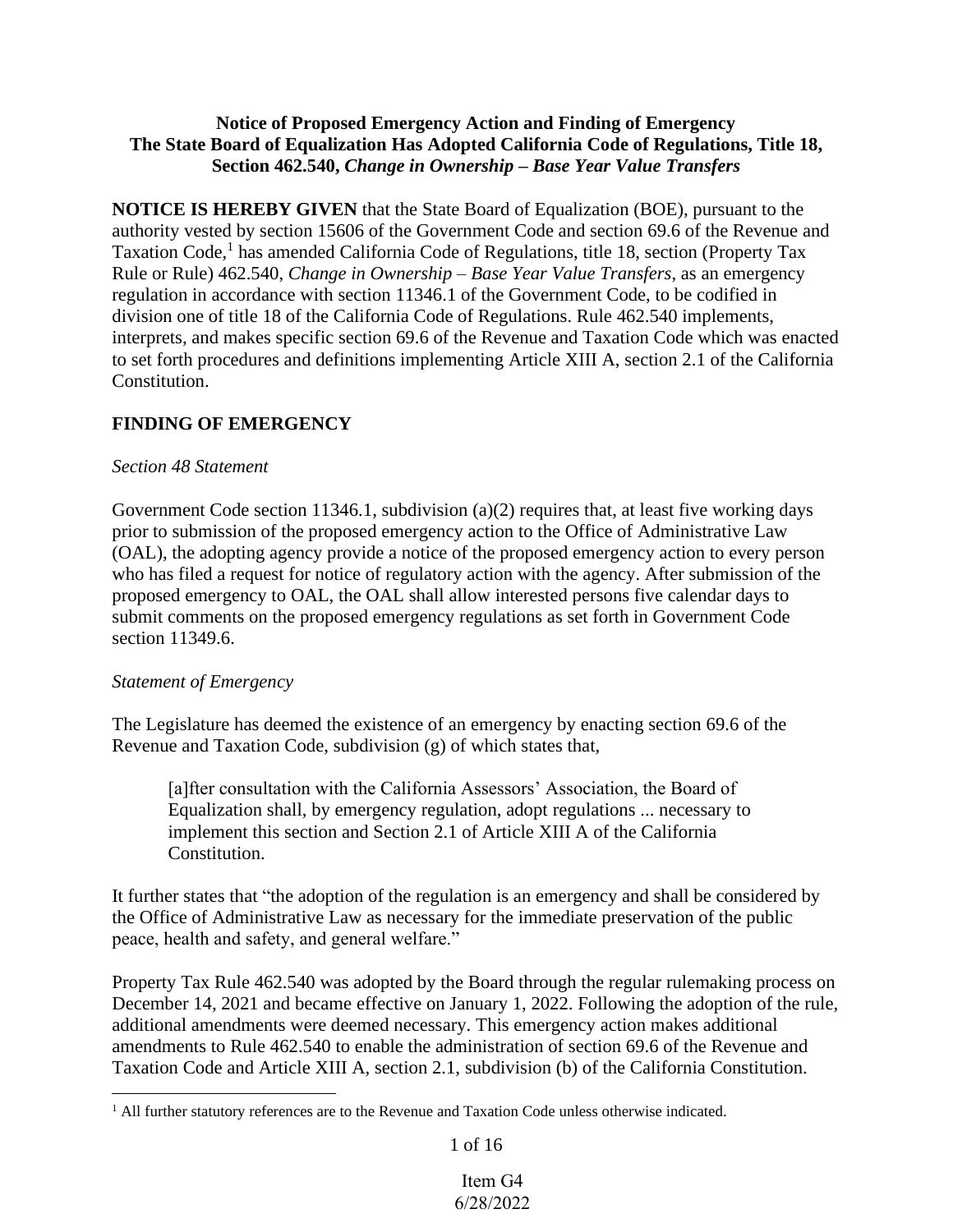# **AUTHORITY**

Section 15606, Government Code; section 69.6, Revenue and Taxation Code.

### **REFERENCE**

Article XIII A, sections 2 and 2.1, California Constitution; and sections 60 and 69.6, Revenue and Taxation Code.

# **INFORMATIVE DIGEST/POLICY STATEMENT OVERVIEW**

### Current Law

Proposition 13 was adopted by the voters at the June 1978 primary election and added article XIII A to the California Constitution. Article XIII A generally limits the amount of ad valorem tax to a maximum of one percent of the full cash value of real property. For purposes of this limitation, section 2 of article XIII A defines full cash value to mean a county assessor's valuation of real property as shown on the 1975-76 tax bill, or thereafter, the appraised value of that real property when purchased, newly constructed, or a change in ownership has occurred. In general, properties are reassessed to current market value only upon a change in ownership or the completion of new construction, establishing a new "base year value" for property tax purposes. The California Legislature codified the definition of "change in ownership" in section 60 and codified additional Revenue and Taxation Code sections regarding whether a transfer of property results in a change in ownership, is excluded from the definition of "change in ownership," or allows for the transfer of a property's base year value to a replacement property.<sup>2</sup> (Rev & Tax. Code §§ 61 through 69.5).

Since Proposition 13 was enacted, voters have amended Article XIII A of the Constitution several times to provide specified conditions permitting the transfer of a property's base year value from a current, or original, principal residence to a replacement principal residence. Most recently, at the November 3, 2020 general election, the voters amended the constitution by approving Proposition 19. Proposition 19 defined eligibility conditions for persons, who are aged 55 or older, severely disabled, or a victim of wildfire or natural disaster, to engage in statewide base year value transfers (by adding Section 2.1, subdivisions (b) and (e) to Article XIII A). Proposition 19 replaced existing base year value transfer provisions for seniors and severely and permanently disabled as provided in section 2, Article XIII A of the California Constitution and implemented by Revenue and Taxation Code section 69.5.

On September 30, 2021, the Governor approved Senate Bill (SB) 539,<sup>3</sup> which, among other things, added section 69.6 to the Revenue and Taxation Code. SB 539 went into immediate effect.

```
2 of 16
```
<sup>&</sup>lt;sup>2</sup> As the transfer of a base year value to a replacement property allows the owner to be assessed property tax based on the historic factored base year value transferred (generally established at a lower fair market value, as adjusted for inflation), the transfer of a base year value to a replacement property is referred to as "property tax relief." <sup>3</sup> Statutes 2021, chapter 427, section 3.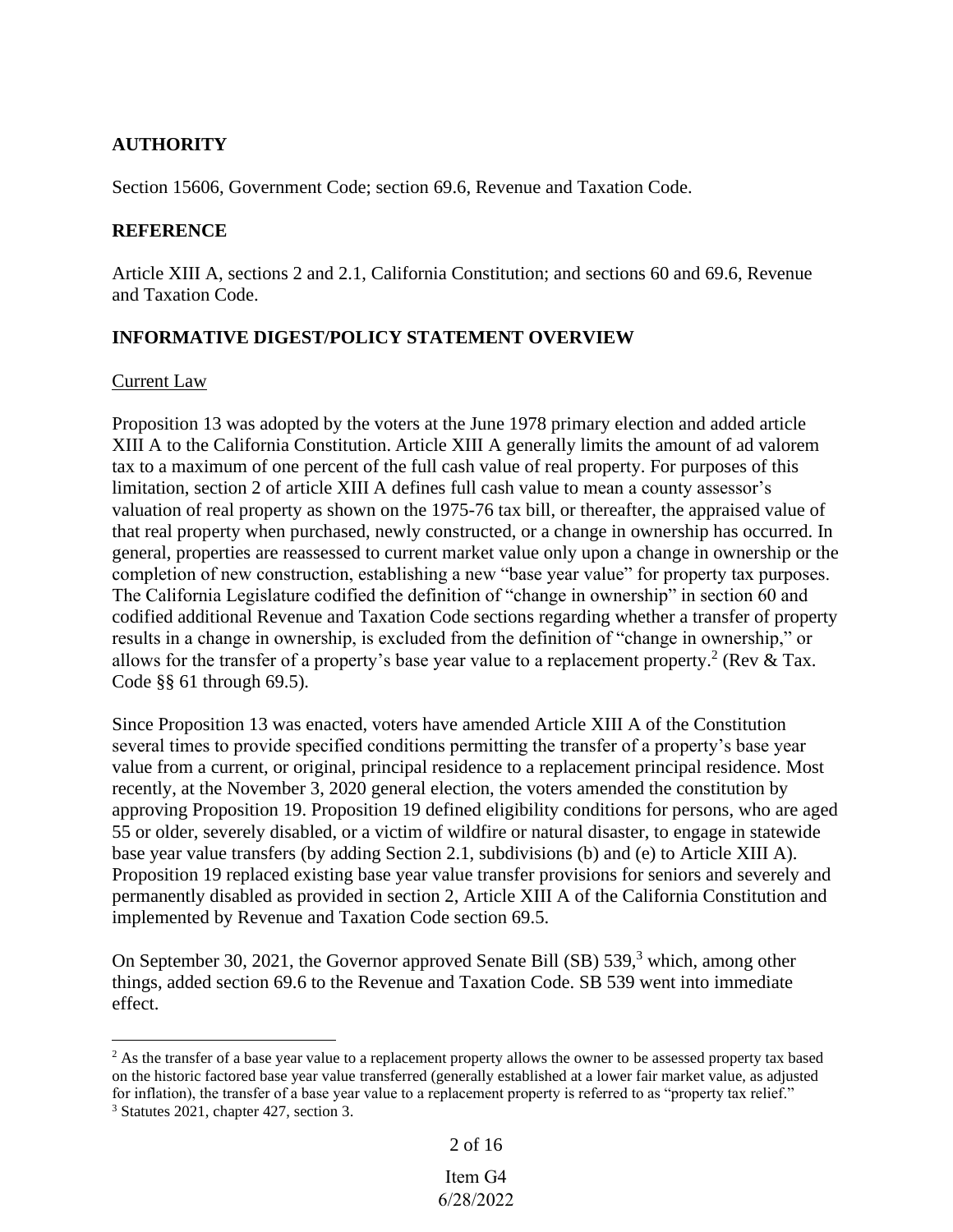Section 69.6 codifies the provisions of Proposition 19 generally providing that any person over 55 years of age, or any severely and permanently disabled person, or a victim of wildfire or natural disaster who resides in property that is eligible for either the homeowners' exemption or the disabled veterans' exemption may transfer the factored base year value of that property to any replacement dwelling that is purchased or newly constructed by that person as their principal residence within two years of the sale by that person of the original property.

### Effects, Objectives, and Benefits of the Proposed Amendments to the Property Tax Rule

Under the authority of Government Code section 15606, subdivision (c), which authorizes the Board to prescribe rules and regulations to govern local boards of equalization and assessment appeals boards when equalizing and county assessors when assessing, the Board adopted Property Tax Rule 462.540, *Change in Ownership – Base Year Value Transfers* to implement, interpret, and make specific the change in ownership provisions instituted by Proposition 19 and section 69.6 through the regular rulemaking process.

Following the adoption of Rule 462.540, additional amendments were deemed necessary to further implement, interpret, and make specific section 69.6. Pursuant to section 69.6, which was enacted subsequent to the adoption of Rule 462.540 through the regular rulemaking process, these amendments to the Rule to implement section 69.6 and section 2.1 of Article XIII A of the California Constitution are made through the emergency rulemaking process.

The proposed amendments to Rule 462.540 make the following changes:

- Improve clarity. These amendments strike out the existing language at subdivision  $(b)(3)$  and places substantially the same language in subdivision  $(c)(3)$ . Further, the word "dwelling" is changed to "primary residence" in subdivision  $(d)(3)$  of the Rule to make consistent with the remainder of the Rule.
- Definition of "severely and permanently disabled". Proposition 19 allowed "severely disabled" persons to qualify for the base year value transfer but did not define "severely disabled". The Legislature, under its authority to enact statutes that provide applicable procedures and definitions for Proposition 19, enacted section 69.6 to allow the base year value transfer to "severely *and permanently* disabled" persons. Although the term "severely and permanently disabled" is not defined in section 69.6, it is defined in section 69.5, subdivision  $(g)(12)$  by reference to section 74.3, subdivision (b). This action amends subdivisions (a) and  $(d)(1)(B)$  of the Rule to add "and permanently" to "severely disabled" to be consistent with section 69.6. It also adds a definition of "severely and permanently disabled" at subdivision (c)(14) that is the definition provided in section 69.5 of the same phrase since by making the phrases the same, the Legislature has signaled its intent to make the qualification for disabled individuals the same for section 69.6 as in section 69.5.
- "Equal or lesser value". Section 69.6, subdivision (d)(13) added a definition of the phrase "equal or lesser value". This definition requires, depending on the time the

3 of 16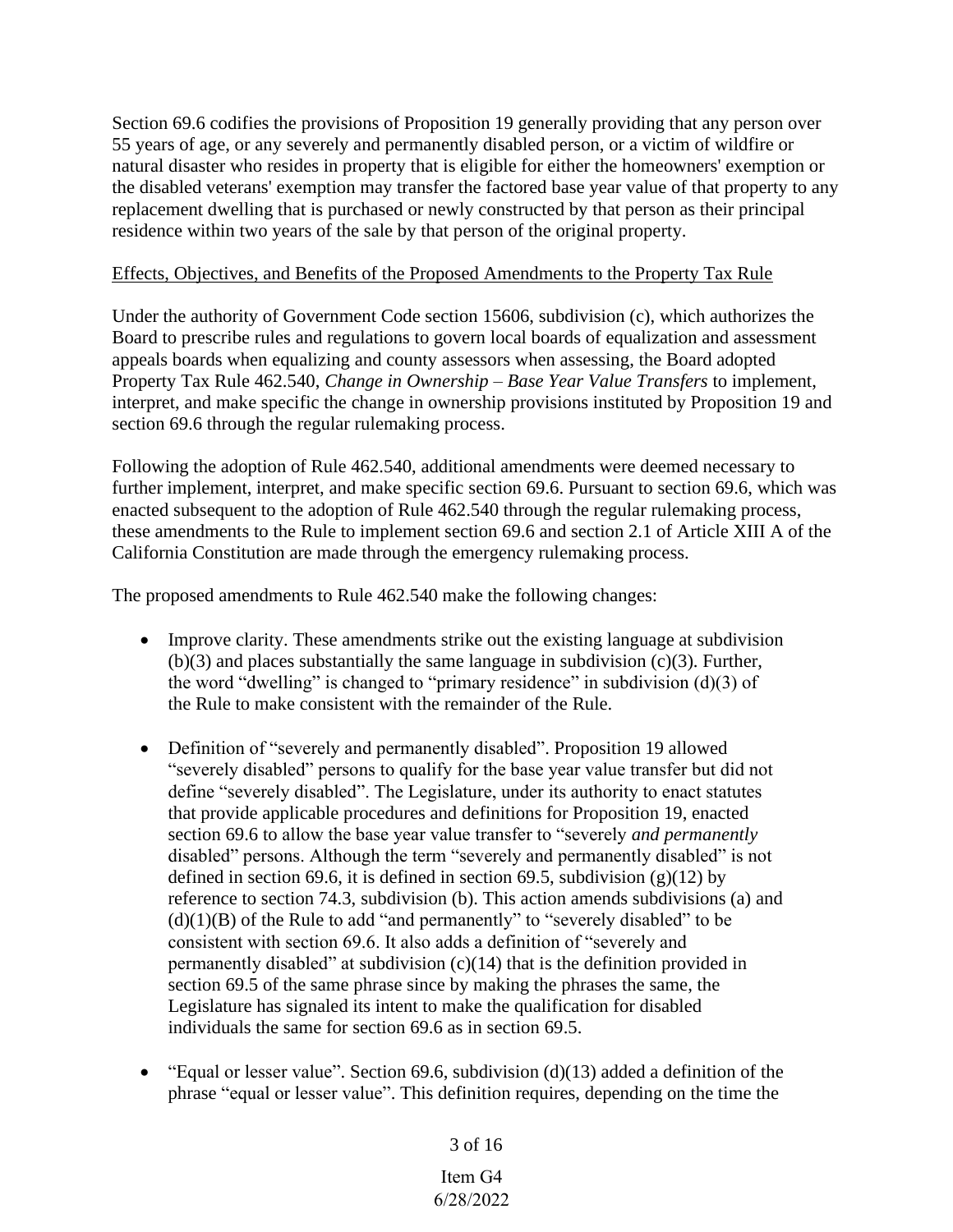replacement dwelling is purchased in relation to the sale of the original property, the full cash value of the original property to be adjusted not at all, by an increase of five percent, or by an increase of 10 percent. The phrase "greater value," while not explicitly defined, in context, must mean a value that is not of "equal or lesser value". These amendments add the definition of "equal or lesser value" to subdivision  $(c)(2)$ , and a definition of "greater value" to subdivision  $(c)(5)$ .

Subdivision (b)(2) of Rule 462.540 is amended to include the adjustment provided by subdivision (c)(2) when calculating the amount to be transferred to the replacement primary residence, and Example 8 is amended to demonstrate the calculation of the amount to be transferred to the replacement primary residence.

Subdivision  $(f)(2)$  of this Rule is amended to clarify that the adjustment provided by subdivision (c)(2) when calculating the amount to be transferred to a replacement primary residence that is newly constructed after an initial claim for the base year value transfer has already been granted is to be made.

- Accessory Dwelling Units. Section 69.6, subdivision  $(d)(5)$  added the provision that a multiunit dwelling does not include an accessory dwelling unit or junior accessory dwelling unit meeting several conditions. Subdivision  $(g)(3)$  of this Rule adds these conditions to the Rule and further provides definitions of "accessory dwelling unit" and "junior accessory dwelling unit" by reference to the Government Code provisions that govern the building of accessory dwelling units and junior accessory dwelling units.
- Misfortune/Calamity. Section 69.5 stated that taxpayers that experienced a misfortune or calamity to their principal residence were eligible to use the premisfortune or calamity full cash value of their principal residence for the required comparison of full cash value with a replacement property. The explicit language explaining this calculation was added to section 69.5 by Stats. 2001, c. 613 (SB 1184), § 2. Legislative intent in SB 1184 explained that the addition of that language was a mere clarification. Since section 69.6 contains the same language as section 69.5 prior to the clarification added by SB 1184, its interpretation should be the same. Therefore, subdivisions  $(a)(2)$ ,  $(c)(3)$ , and  $(c)(4)$  of this Rule are amended to make clear that full cash value of properties damaged by misfortune or calamity compared to the full cash value of the replacement dwelling should be the full cash value of that property prior to the misfortune or calamity. Subdivision (c)(16) provides a definition of "substantially damaged or destroyed by misfortune or calamity" to make clear the amount of damage that must be done to a property to be eligible to use the pre-misfortune or calamity full cash value of the original property.
- New construction on previously owned land. Amendments to subdivisions  $(a)(4)$ ,  $(c)(4)(C)$ ,  $(c)(4)(D)$ ,  $(f)(1)$ , and  $(f)(3)$ , as well as the addition of Example 12, clarify that land can be acquired more than two years prior to the sale of the original property, and that the full cash value of both the land and the improvement is to be determined as of the

4 of 16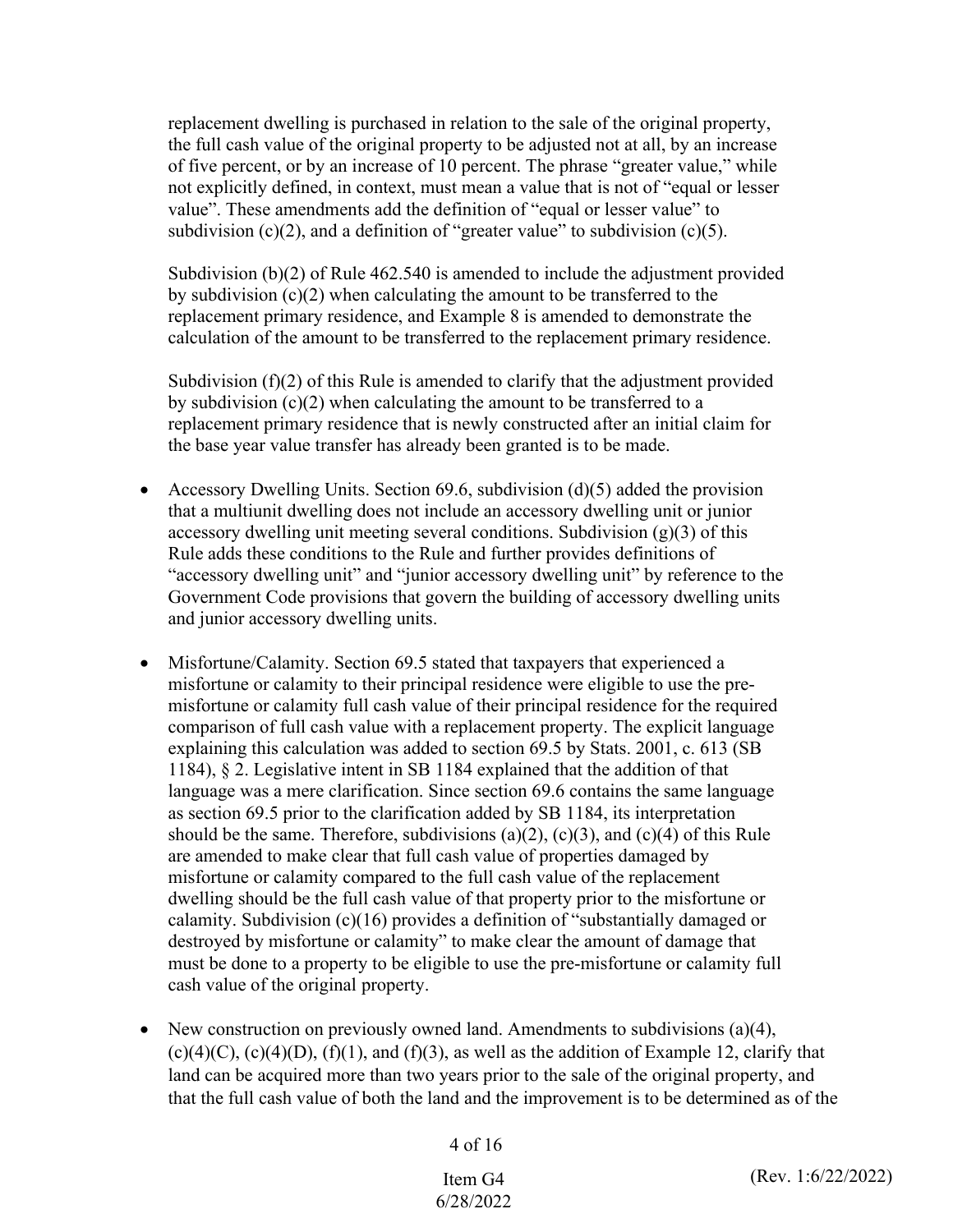new construction completion date, as required for section 69.5 by *Wunderlich v. Santa Cruz* (2009) 178 Cal.App.4th 680.

The above clarifications are reasonably necessary for the efficient and fair administration of the change in ownership provisions under section 69.6 and section 2.1 of article XIII A of the California Constitution applicable to base year value transfers. The Board anticipates that the amendments to the Proposed Rule will increase openness and transparency in government and benefit the public, local boards of equalization and assessment appeals boards, county assessors, and owners of property potentially eligible for a base year value transfer provided by section 69.6.

The Board has performed an evaluation of whether the amendments to proposed Property Tax Rule 462.540 are inconsistent or incompatible with existing state regulations. The Board has determined that the amendments to the Proposed Rule are not inconsistent or incompatible with existing state regulations because there are no other Property Tax Rules that prescribe the provisions that would be adopted by the amendments to the Rule. In addition, there is no comparable federal regulation or statute to Property Tax Rule 462.540.

# **DOCUMENTS RELIED UPON**

- LTA No. 2022/014 (Dated April 1, 2022)
- LTA No. 2022/009 (Dated February 17, 2022)
- LTA No. 2022/005 (Dated January 4, 2022)
- 2021 Minutes of the State Board of Equalization, December 14, 2021
- 2021 Minutes of the State Board of Equalization, May 25, 2021
- Chief Counsel Memorandum to Board Members Dated May 11, 2021, Incorporated into the May 25, 2021 Minutes by Reference "Exhibit 5.2"
	- o Notice of Proposed Regulatory Action
	- o Initial Statement of Reasons for Proposed Rule
	- o Rule Text
- Assembly Constitution Amendment Number 11 (ACA 11)
- Legislative Analyses for ACA 11
	- o Assembly Committee on Budget
	- o Assembly Third Reading
	- o Senate Committee on Appropriations
	- o Senate Committee on Budget and Fiscal Review
	- o Senate Committee on Elections and Constitutional Amendments
	- o Senate Rules Committee
- Proposition 19 Ballot Pamphlet
	- o Analysis of Measure
- Chief Counsel Memorandum to Board Members dated January 8, 2021 o Proposition 19 – Initial Interpretational Questions and Answers
- LTA No. 2020/061 (Dated December 11, 2020)
- LTA No. 2021/012 (Dated March 19, 2021)

# 5 of 16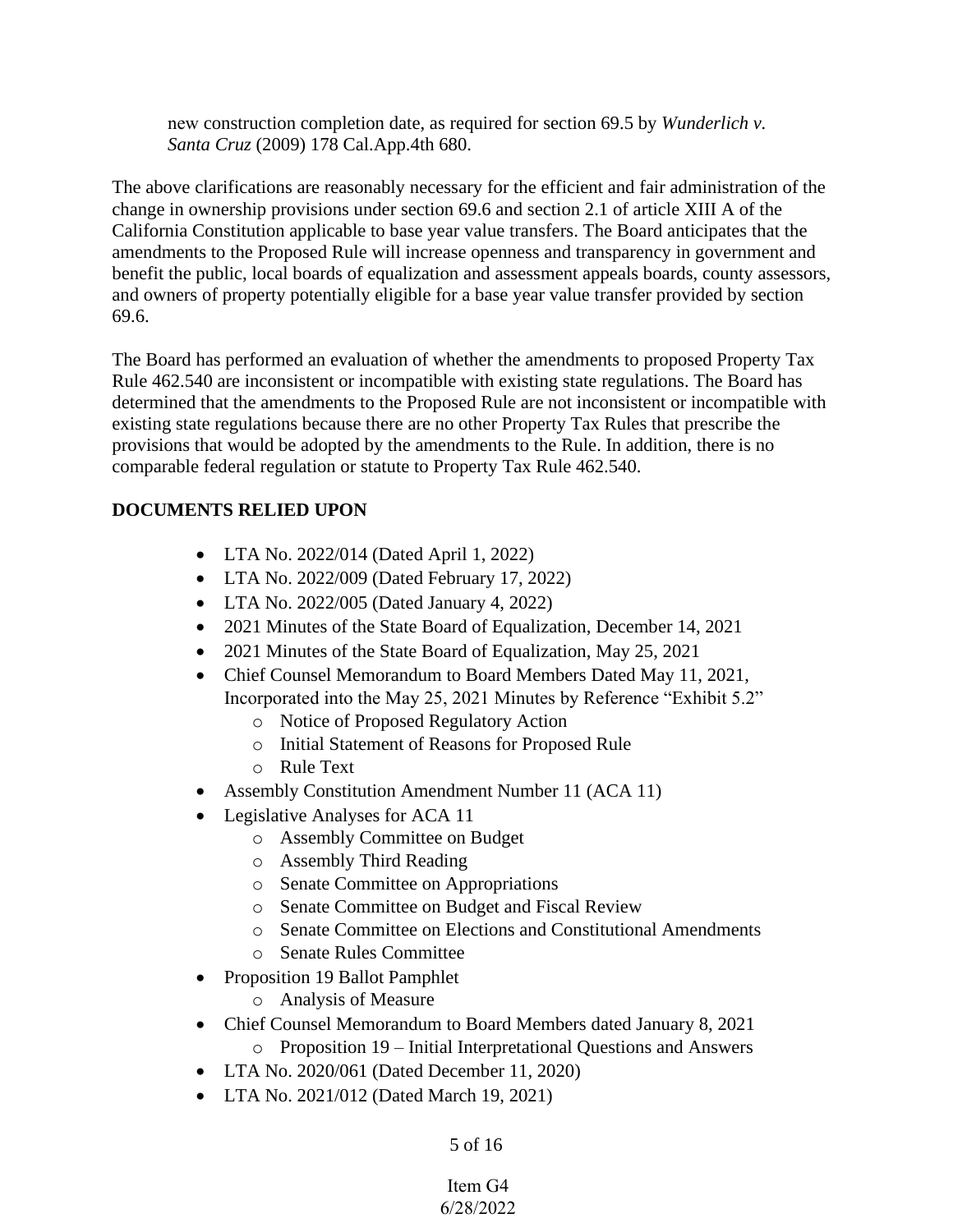- Comments received in response to LTA 2021/012 (dated March 19, 2021)
- Related Correspondence Submitted for and Comments Made During the Board's Discussion of the Issues and In Deciding to Propose the New Rule
	- o December 17, 2020 Board Meeting
	- o January 14-15, 2021 Board Meeting
	- o February 11, 2021 Board Meeting
	- o February 24, 2021 Board Meeting
	- o March 23, 2021 Board Meeting
	- o April 27, 2021 Board Meeting

# **MANDATE ON LOCAL AGENCIES AND SCHOOL DISTRICTS**

Section 7 of SB 791 states that if the "Commission on State Mandates determines that this act contains costs mandated by the state, reimbursement to local agencies and school districts for those costs shall be made pursuant to Part 7 (commencing with Section 17500) of Division 4 of Title 2 of the Government Code." Since SB 791 and its amendments, enactments, and repeals designate a lead county assessor and allocate new responsibilities, county assessor offices may be impacted and thus, the emergency regulation imposes a mandate on a local agency that is reimbursable.

# **EFFECTIVE PERIOD**

Government Code section 11346.1, subdivision (e) provides that emergency regulations may remain in effect for 180 days from adoption. Therefore, the amendments to Rule 462.540 shall be effective immediately upon filing with the Secretary of State and shall remain in effect for 180 days from that date, unless the Board amends, renews, or repeals it before the expiration of the 180-day period.

# **CONTACT PERSONS**

Questions regarding the substance of Rule 462.540 should be directed to Honey Her, Regulations Coordinator, by telephone at (916) 274-3523, by e-mail at Honey.Her@boe.ca.gov, or by mail at California State Board of Equalization Legal Department, Attn: Honey Her, MIC:121, P.O. Box 942879, Sacramento, CA 94279-0121.

6 of 16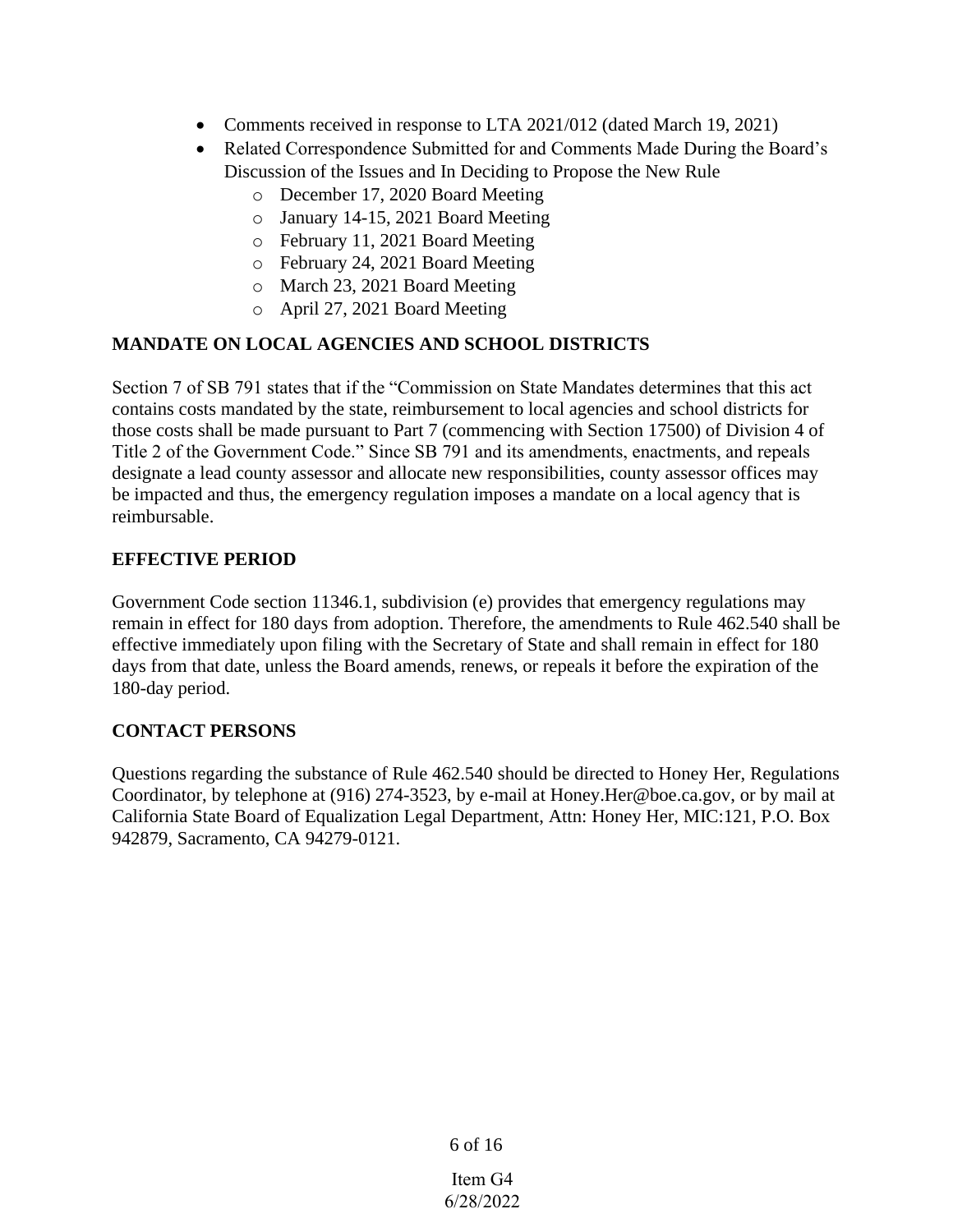#### **[TEXT OF PROPOSED AMENDMENTS IN UNDERLINE AND STRIKEOUT]**

#### **RULE 462.540. CHANGE IN OWNERSHIP – BASE YEAR VALUE TRANSFERS.**

*Authority:* Section 15606, Government Code. *References:* Article XIII A, Sections 2 and 2.1, California Constitution; and Sections 60, 69.5 and 69.6, Revenue and Taxation Code.

**(a) GENERAL**. Beginning on and after April 1, 2021, any person who is over the age of 55 years, or severely and permanently disabled, or a victim of a wildfire or natural disaster may transfer the factored base year value of their primary residence to a replacement primary residence located anywhere in this state, regardless of the location or value of the replacement primary residence, if all of the following conditions are met:

(1) The person sells the original primary residence within two years of the purchase or new construction of the replacement primary residence. Either the sale of the original primary residence or the purchase or new construction of the replacement primary residence, but not both, may occur before April 1, 2021.

(2) The real property is the person's original primary residence either at the time of its sale, or at the time when the original primary residence was substantially damaged or destroyed by misfortune or calamity, or at the time the person became a victim of a wildfire or natural disaster, or within two years of the purchase or new construction of the replacement primary residence.

(3) The original primary residence undergoes a change in ownership that either:

(A) Subjects that property to reappraisal at its current full cash value; or

(B) Results in a base year value determined in accordance with this section, or sections 69 or 69.3 of the Revenue and Taxation Code, because the property qualifies as a replacement primary residence, dwelling, or property under any of those provisions.

Example 1: A brother and sister are equal co-owners of a primary residence. The sister sells her 50 percent interest to her brother and purchases a separate residence. Even if the sister is otherwise qualified, she is ineligible to transfer her portion of the base year value of the primary residence to her new residence, since the original primary residence did not undergo a 100 percent change in ownership that resulted in a reappraisal of the property at its current full cash value.

(4) The replacement primary residence is purchased or newly constructed within two years of the sale of the original primary residence. The land on which a building, structure, or other shelter constituting a place of abode is newly constructed need not be purchased within two years of the sale of the original primary residence.

Example 2: Owner sells their original primary residence for \$515,000. Owner and two other persons together purchase a replacement primary residence for \$500,000. If Owner is otherwise qualified, the factored base year value of their original primary residence can be transferred to the replacement primary residence. Even though Owner owns only a one-third interest in the replacement primary residence, 100 percent of the original primary residence changed ownership and 100 percent of the replacement primary residence underwent a change in ownership within two years. Only Owner is considered a claimant, even if the other co-owners will benefit from the Owner's base year value transfer.

Example 3: Owner is the sole owner of a primary residence, which has a market value of \$500,000. Co-owner purchases a 50 percent interest in Owner's property for \$250,000. Co-owner sold their original primary residence for \$200,000 and meets all other requirements. Co-owner may not transfer the base year value of their original primary residence to their 50 percent interest in Owner's primary residence, since Owner's primary residence did not undergo a 100 percent change in ownership.

7 of 16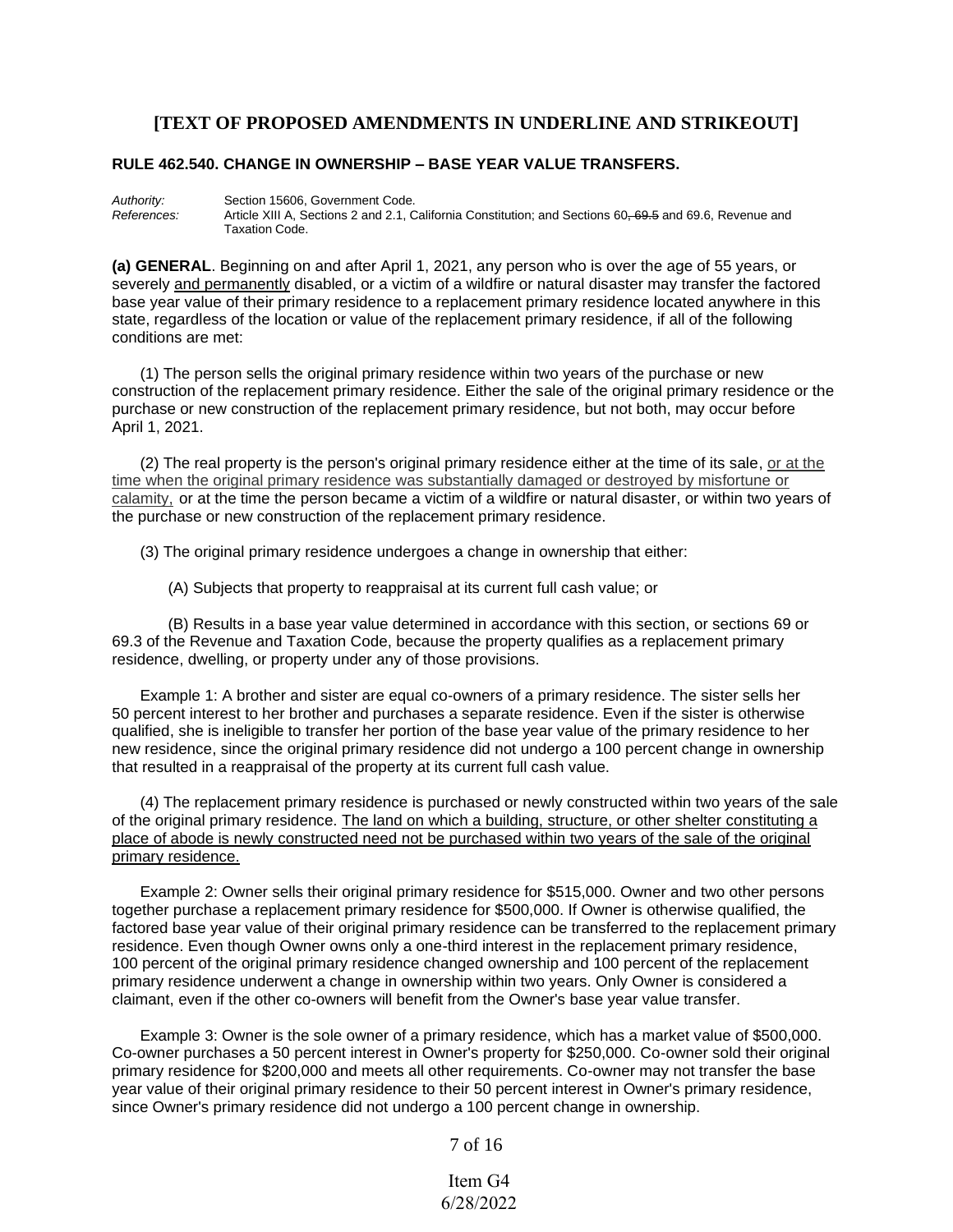(A) If the replacement primary residence is, in part, purchased and, in part, newly constructed, the date the "replacement primary residence is purchased or newly constructed" is the date of purchase or the date of completion of new construction, whichever is later.

(B) The factored base year value of the original primary residence shall not be transferred to the replacement primary residence until the original primary residence is sold.

Example 4: Owner sells their original primary residence on February 1, 2021. Owner purchased a replacement primary residence on January 10, 2023. Subject to all other conditions and requirements of this section, Owner may transfer the base year value of their original primary residence to their replacement primary residence as of January 10, 2023, since the replacement primary residence was purchased within two years of the sale of the original primary residence.

Example 5: Owner purchased a replacement primary residence on March 10, 2020 and sells their original primary residence on May 5, 2021. Subject to all the other conditions and requirements of this section, Owner may transfer the base year value of their original primary residence to their replacement primary residence as of May 5, 2021, since the replacement primary residence was purchased within two years of the sale of the original primary residence.

(5) The person seeking to transfer the factored base year value of their original primary residence pursuant to this section shall file a claim form, in accordance with subdivision (d), with the assessor of the county in which the replacement primary residence is located.

(6) At the time the claim is filed, the purchased or newly constructed dwelling qualifies as the person's replacement primary residence.

(7) The person has not previously been granted, as a claimant, the property tax relief provided by this section more than two previous times. This paragraph shall not apply to claimants that are victims of wildfires or natural disasters.

Example 6: Husband and wife own an original primary residence as community property. Husband has been granted the relief provided by this section three times previously. Wife has never been granted such relief. Subject to all other conditions and requirements of this section, Husband and Wife may sell their original primary residence and transfer its factored base year value to a purchased or newly constructed replacement primary residence if Wife files a claim for exclusion, since Wife has not used the exclusion more than two previous times.

#### **(b) VALUATION**.

(1) If the full cash value of the replacement primary residence is of equal or lesser value than the full cash value of the original primary residence, the new base year value of the replacement primary residence shall be the factored base year value of the original primary residence.

Example 7: The factored base year value of Owner's original primary residence is \$300,000. Owner sells their original primary residence for \$550,000. Owner purchases a replacement primary residence for \$500,000. Since the full cash value of Owner's replacement primary residence (\$500,000) is less than the full cash value of the original primary residence (\$550,000), the new base year value of the replacement primary residence is \$300,000.

(2) If the full cash value of the replacement primary residence is  $of$  greater value than the full cash value of the original primary residence, the new base year value of the replacement primary residence shall be the difference between the full cash value of the replacement primary residence and the full cash value of the original primary residence adjusted pursuant to subdivision  $(c)(2)$  of this rule, plus the factored base year value of the original primary residence.

8 of 16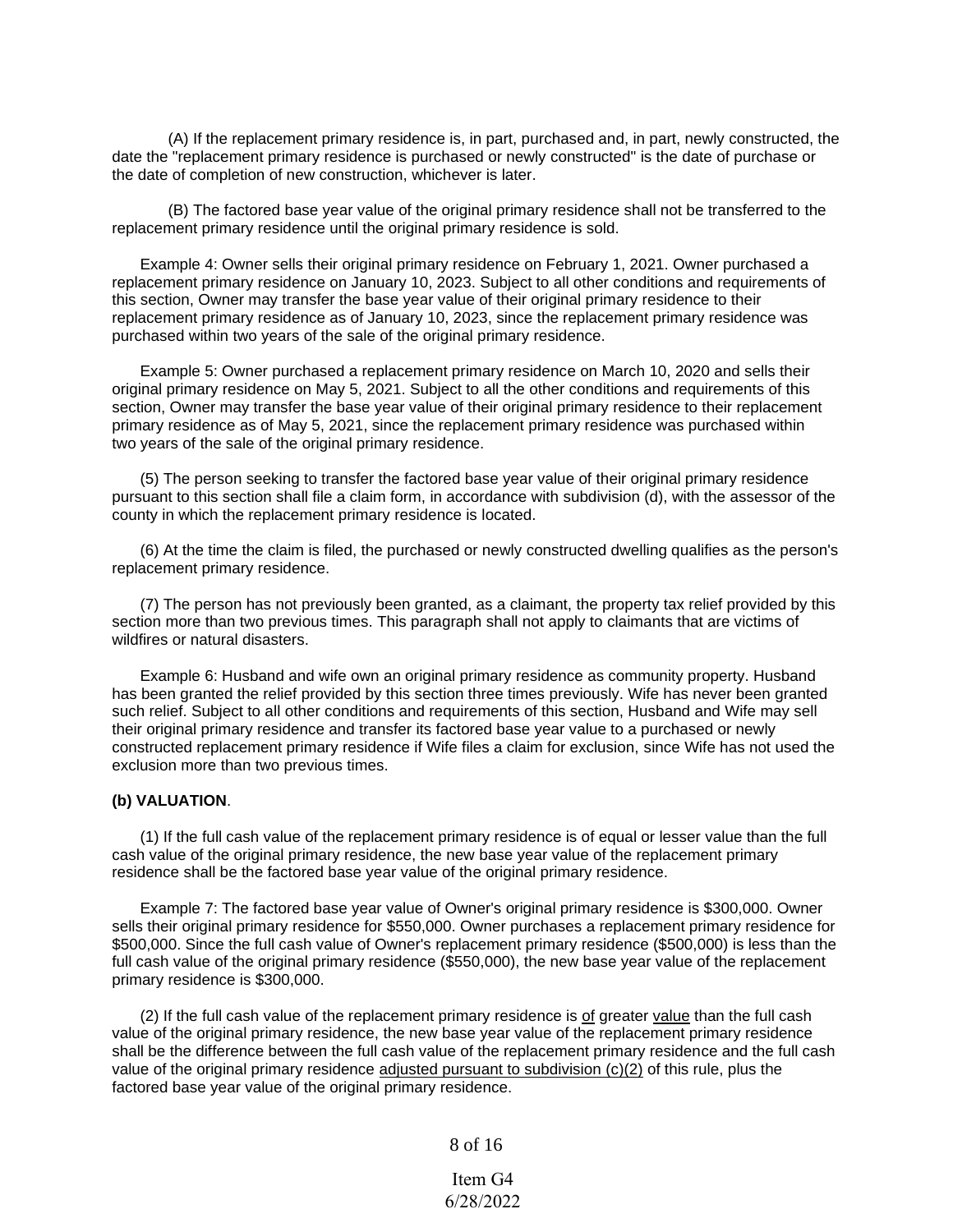Example 8: The factored base year value of Owner's original primary residence is \$300,000. Owner sells their original primary residence for \$550,000 on June 1, 2021. Owner purchases a replacement primary residence for \$600,000 on August 1, 2021. Since the full cash value of Owner's replacement primary residence (\$600,000) is greater than 105 percent of the full cash value of the original primary residence (\$577,500 = \$550,000 multiplied by 1.05), the new base year value of the replacement primary residence is \$322,50,000 (\$300,000 factored base year value of original primary residence plus \$50,000 22,500, which is the difference between the full cash value of the replacement primary residence (\$600,000) and the adjusted full cash value of the original primary residence (\$550,000 577,500)).

(3) For purposes of this section, the full cash value of the original primary residence shall be determined as of the date of its sale. The full cash value of the replacement primary residence shall be determined as of the date the replacement primary residence is purchased or newly constructed.

**(c) DEFINITIONS**. For purposes of this section:

(1) "Claimant" means any person claiming the property tax relief provided by this section.

(2) "Equal or lesser value" means that the amount of the full cash value of a replacement primary residence does not exceed one of the following:

(A) One hundred percent of the amount of the full cash value of the original primary residence if the replacement primary residence is purchased or newly constructed prior to the date of the sale of the original primary residence.

(B) One hundred and five percent of the amount of the full cash value of the original primary residence if the replacement primary residence is purchased or newly constructed within the first year following the date of the sale of the original primary residence.

(C) One hundred and ten percent of the amount of the full cash value of the original primary residence if the replacement primary residence is purchased or newly constructed within the second year following the date of the sale of the original primary residence.

(23) "Factored base year value" means the amount determined pursuant to subdivision (f) of section 110.1 of the Revenue and Taxation Code as of the date immediately prior to the date that the original primary residence is sold by the claimant, or in the case where the original primary residence has been substantially damaged or destroyed by misfortune or calamity and the owner does not repair or rebuild the original primary residence, determined as of the date immediately prior to the misfortune or calamity. If the replacement primary residence is purchased or newly constructed after the transfer of the primary residence, "factored base year value of the primary residence" also includes any inflation factor adjustments permitted by subdivision (f) of Section 110.1 for the period from the date of its sale by the claimant to the date on which the replacement primary residence was purchased or newly constructed. The base year or years used to compute the "factored base year value of the primary residence" shall be deemed to be the base year or years of any property to which that base year value is transferred.

(34) "Full cash value" means full cash value, as defined in section 110 of the Revenue and Taxation Code. In the case where the claimant is a victim of a wildfire or natural disaster, the full cash value of the original primary residence is determined in accordance with section 110 of the Revenue and Taxation Code immediately prior to the wildfire or natural disaster, as determined by the county assessor of the county in which the property is located, plus the adjustments permitted by subdivision (b) of section 2 of article XIII A of the California Constitution and subdivision (f) of section 110.1 of the Revenue and Taxation Code, for the period from the date of its sale by the claimant to the date on which the replacement primary residence was purchased or newly constructed.

(A) For purposes of this section, the full cash value of the original primary residence shall be determined as of the date of its sale.

9 of 16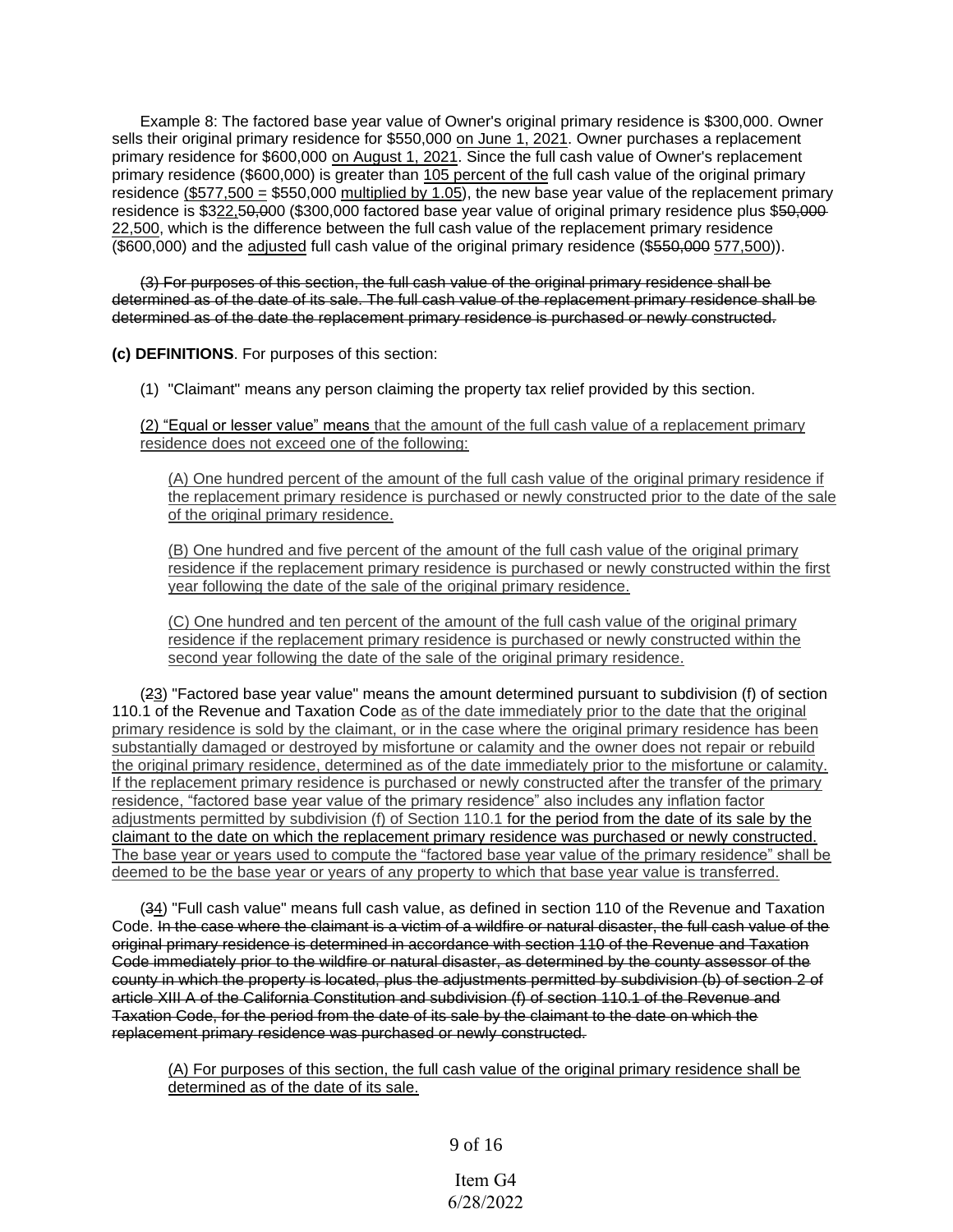(B) In the case where the claimant is a victim of a wildfire or natural disaster or the original primary residence has been substantially damaged or destroyed by misfortune or calamity, and the owner does not rebuild on the property, the full cash value of the original primary residence is determined in accordance with section 110 of the Revenue and Taxation Code immediately prior to the wildfire or natural disaster or misfortune or calamity, as determined by the county assessor of the county in which the property is located, plus the adjustments permitted by subdivision (b) of section 2 of article XIII A of the California Constitution and subdivision (f) of section 110.1 of the Revenue and Taxation Code, for the period from the date of its sale by the claimant to the date on which the replacement primary residence was purchased or newly constructed.

(C) The full cash value of the replacement primary residence shall be determined as of the date the replacement primary residence is purchased or newly constructed. If new construction is completed after a base year value transfer claim has been approved as provided for in subdivision (f) of this rule, the full cash value of only the new construction will be determined as of the date of completion of new construction.

(D) The full cash value of the replacement primary residence, both the land and the building, structure, or other shelter constituting a place of abode, shall be determined as of the date the building, structure, or other shelter constituting a place of abode is newly constructed.

(5) "Greater value" means a value that is not of "equal or lesser value".

(46) "Natural disaster" means the existence, as declared or proclaimed by the Governor, of conditions of disaster or extreme peril to the safety of persons or property within the affected area caused by conditions such as fire, flood, drought, storm, mudslide, earthquake, civil disorder, foreign invasion, or volcanic eruption.

(57) "Original primary residence" means a building, structure, or other shelter constituting a place of abode, whether real property or personal property, that is owned by a claimant as their principal residence, and any land owned by the claimant on which the building, structure, or other shelter is situated. For property substantially damaged or destroyed by wildfire or natural disaster, "original primary residence" includes vacant land on which a claimant's primary residence was located as of the date of the disaster.

(68) "Over 55 years of age" means any person who has attained the age of 55 years or older at the time of the sale of the original primary residence.

(79) "Person" means any individual, but does not include any firm, partnership, association, corporation, company, or other legal entity or organization of any kind. "Person" includes an individual who is the present beneficiary of a trust.

(810) "Primary residence" and "principal residence" mean a residence eligible for either the homeowners' exemption authorized by subdivision (k) of section 3 of article XIII of the California Constitution or the disabled veterans' exemption authorized by subdivision (a) of section 4 of article XIII of the California Constitution, and includes any land owned by the claimant on which the building, structure, or other shelter is situated.

(911) "Replacement primary residence" means a building, structure, or other shelter constituting a place of abode, whether real property or personal property, that is purchased or newly constructed by a claimant as their principal residence, and any land owned by the claimant on which the building, structure, or other shelter is situated.

(4012) For purposes of defining "original primary residence," "primary residence," "principal residence," and "replacement primary residence," the following shall apply:

10 of 16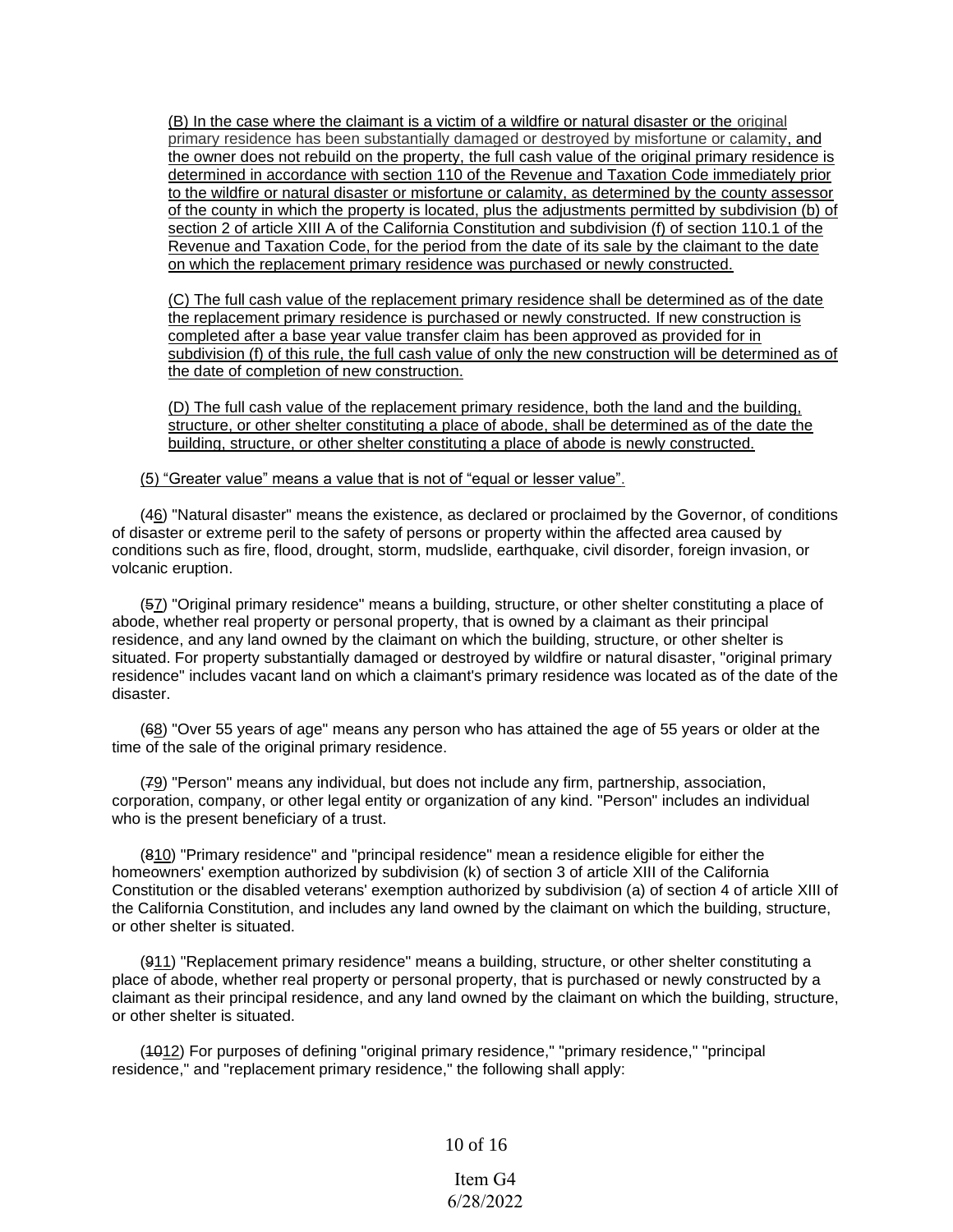(A) Land constituting a part of the property includes only that area of reasonable size that is used as a site for a residence, and "land owned by the claimant" includes:

- (i) Land for which the claimant either holds a leasehold interest described in subdivision (c) of section 61 of the Revenue and Taxation Code or a land purchase contract; and
- (ii) An ownership interest in a resident-owned mobilehome park that is assessed pursuant to subdivision (b) of section 62.1 of the Revenue and Taxation Code.

(B) Each unit of a multiunit dwelling shall be considered a separate primary residence.

(C) For purposes of this paragraph, "area of reasonable size that is used as a site for a residence" includes all land if any nonresidential uses of the property are only incidental to the use of the property as a residential site.

(1113) "Sale" means any change in ownership of the original primary residence for consideration.

(4414) "Severely and permanently disabled" means any person described in subdivision (b) of section 74.3 of the Revenue and Taxation Code.

(4215) "Social security number" also includes a taxpayer identification number issued by the Internal Revenue Service in the case in which the taxpayer is a foreign national who cannot obtain a social security number.

(16) Property is "substantially damaged or destroyed by misfortune or calamity" if either the land or the improvements sustain physical damage amounting to more than 50 percent of either the land's or the improvement's full cash value immediately prior to the misfortune or calamity. Damage includes a diminution in the value of property as a result of restricted access to the property where the restricted access was caused by the misfortune or calamity.

(4317) "Victim of a wildfire or natural disaster" means the owner of an original primary residence that has been substantially damaged as a result of a wildfire or natural disaster that amounts to more than 50 percent of the improvement value of the original primary residence immediately before the wildfire or natural disaster. For purposes of this paragraph, "damage" includes a diminution in the value of the original primary residence as a result of restricted access caused by the wildfire or natural disaster.

(1418) "Wildfire" means an unplanned, unwanted wildland fire, including unauthorized human-caused fires, escaped wildland fire use events, escaped prescribed fire projects, and all other wildland fires where the objective is to extinguish the fire.

#### **(d) CLAIM FILING**.

(1) A claimant shall not be eligible for the property tax relief provided by this section unless the claimant provides to the assessor, on a form designed by the State Board of Equalization and that the assessor shall make available upon request, the following information:

(A) The name and social security number of each claimant who is a record owner of the replacement primary residence.

(B) Proof that the claimant was, at the time of the sale of the original primary residence, at least 55 years of age, or severely and permanently disabled, or the victim of a wildfire or natural disaster. In the absence of available proof that a person is over 55 years of age, the claimant shall certify under penalty of perjury that the age requirement is met. Proof of severe disability shall be considered a certification, signed by a licensed physician or surgeon of appropriate specialty, attesting to the claimant's severely and permanently disabled condition. In the case of a severely and permanently disabled claimant, either of the following shall also be submitted:

11 of 16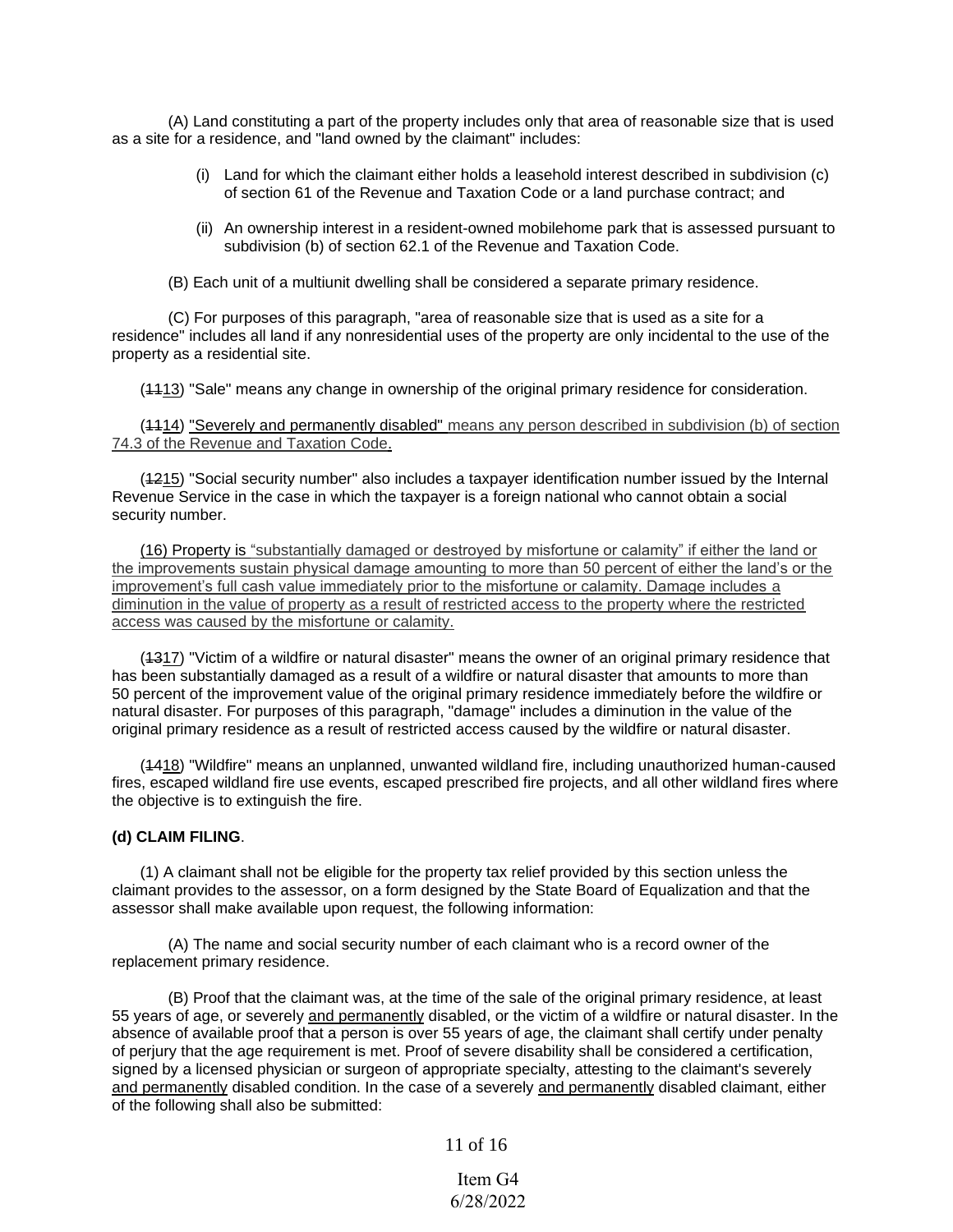- (i) A certification, signed by a licensed physician or surgeon of appropriate specialty that identifies specific reasons why the disability necessitates a move to the replacement primary residence and the disability-related requirements, including any locational requirements, of a replacement primary residence. The claimant shall substantiate that the replacement primary residence meets disability-related requirements so identified and that the primary reason for the move to the replacement primary residence is to satisfy those requirements. If the claimant, or the claimant's spouse or guardian, so declares under penalty of perjury, it shall be rebuttably presumed that the primary purpose of the move to the replacement primary residence is to satisfy identified disability-related requirements.
- (ii) The claimant's substantiation that the primary purpose of the move to the replacement primary residence is to alleviate financial burdens caused by the disability. If the claimant, or the claimant's spouse or guardian, so declares under penalty of perjury, it shall be rebuttably presumed that the primary purpose of the move is to alleviate the financial burdens caused by the disability.

(C) The address and, if known, the assessor's parcel number of the original primary residence.

(D) The date of the claimant's sale of the original primary residence and the date of the claimant's purchase or new construction of the replacement primary residence.

(E) A statement by the claimant that they occupied the replacement primary residence as their principal place of residence on the date of the filing of their claim.

(F) Any claim under this section shall be filed within three years of the date of the purchase of or the completion of new construction of the replacement primary residence.

(2) A claim for transfer of base year value under this section that is filed after the expiration of the filing period set forth in subparagraph (F) of paragraph (1) of subdivision (d) of this rule shall be considered by the assessor, subject to all of the following conditions:

(A) Any base year value transfer granted pursuant to that claim shall apply commencing with the lien date of the assessment year in which the claim is filed.

(B) The base year value of the replacement primary residence in the assessment year described in subparagraph (A) of paragraph (2) of subdivision (d) of this rule shall be the base year value of the replacement primary residence, as calculated in subdivision (b) of this rule, for the assessment year the replacement primary residence was purchased or newly constructed, adjusted to the assessment year described in subparagraph (A) of paragraph (2) of subdivision (d) of this rule for all of the following:

- (i) Inflation, as annually determined in accordance with paragraph (1) of subdivision (a) of section 51 of the Revenue and Taxation Code.
- (ii) Any subsequent new construction occurring with respect to the subject real property that does not qualify for property tax relief pursuant to the criteria set forth in subparagraphs (A) and (B) of paragraph (4) of subdivision (e) of this rule.

Example 9: Owner purchased a replacement primary residence on March 1, 2021 for \$680,000. Owner sold their original primary residence on March 1, 2022 for \$700,000. The factored base year value of the Owner's original primary residence at the time of sale was \$300,000. Owner files a claim for a base year value transfer on February 3, 2025. While the Owner is still eligible to file a claim for the base year value transfer, since the claim was not filed within three years of the purchase of the replacement primary residence, the base year value of the original primary residence is transferred to the replacement primary residence as of lien date January 1, 2025, the lien date of the assessment year in which the claim is filed,

#### 12 of 16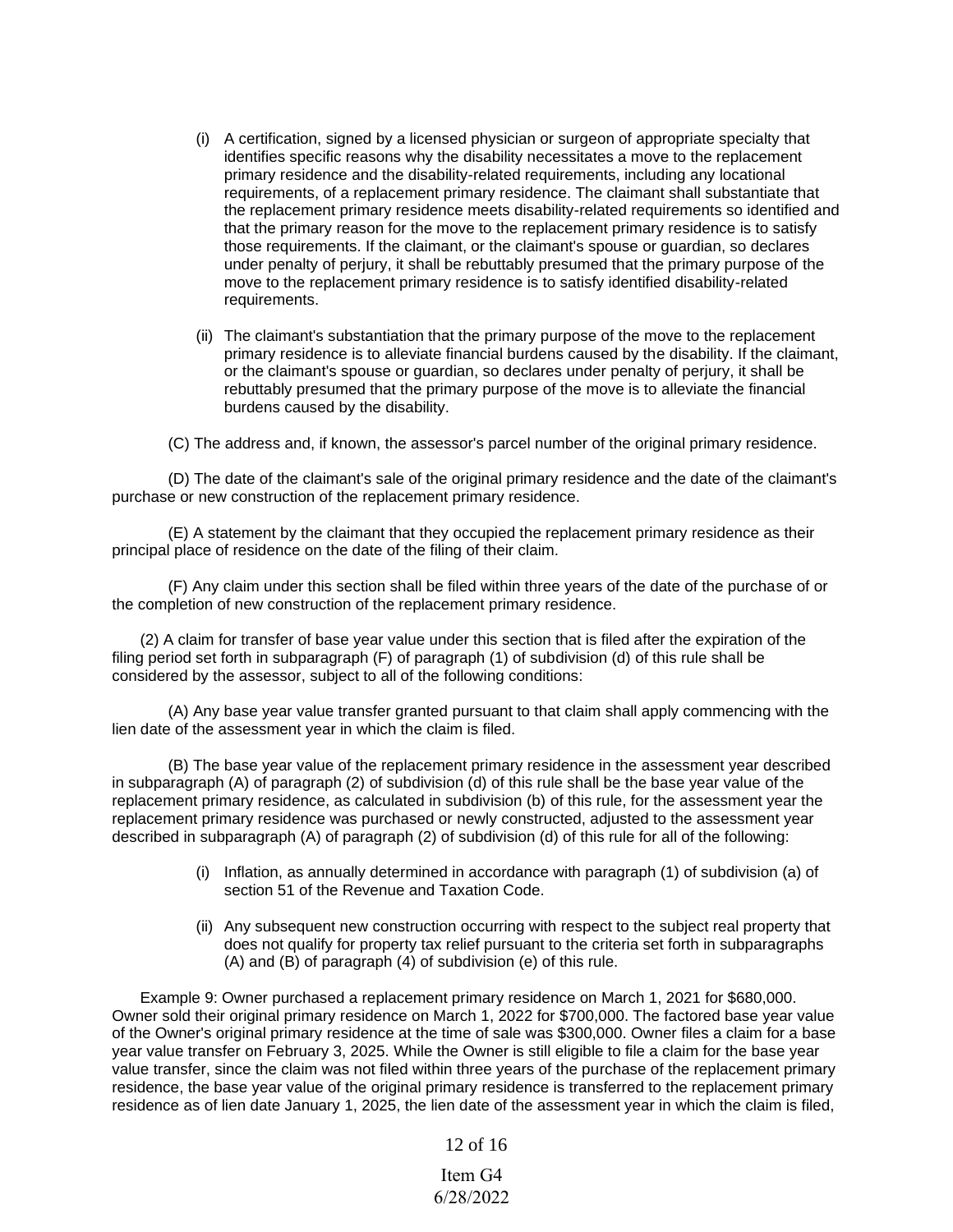rather than the date the original primary residence was sold. Thus, the new base year value to be enrolled for the 2025-26 fiscal year is \$300,000 multiplied by the inflation adjustment factor each year until 2025.

(3) To ensure no claimant exceeds the limit on transfers imposed by paragraph (7) of subdivision (a) of this rule, county assessors shall report quarterly to the State Board of Equalization that information from claims filed in accordance with subdivision (d) of this rule and from county records, as is specified by the board, necessary to identify fully all claims under this section allowed by assessors and all claimants who have thereby received relief. The board may specify that the information include all or a part of the names and social security numbers of claimants and the identity and location of the replacement dwelling primary residence to which the claim applies.

(4) A claim filed under this section is not a public document and is not subject to public inspection, except that a claim shall be available for inspection by the claimant or the claimant's spouse, the claimant's or the claimant's spouse's legal representative, the trustee of a trust in which the claimant or the claimant's spouse is a present beneficiary, and the executor or administrator of the claimant's or the claimant's spouse's estate.

#### **(e) TIMING OF TRANSFER**.

(1) Upon the timely filing of a claim for relief under this section, the assessor shall adjust the new base year value of the replacement primary residence in conformity with subdivision (b) of this rule. This adjustment shall be made as of the latest of the following dates:

- (A) The date the original primary residence is sold.
- (B) The date the replacement primary residence is purchased.
- (C) The date the new construction of the replacement primary residence is completed.

(2) Any taxes that were levied on the replacement primary residence prior to the filing of the claim on the basis of the replacement primary residence's full cash value at the time of purchase or new construction, and any allowable annual adjustments thereto, shall be canceled or refunded to the claimant to the extent that the taxes exceed the amount that would be due when determined on the basis of the adjusted new base year value.

Example 10: Owner purchased a replacement primary residence on March 1, 2021. The assessor processed a change in ownership and reassessed the property. Owner sold their original primary residence on March 1, 2022. Owner files a claim for a base year value transfer on February 1, 2024. Since the claim was filed within three years of the purchase of the replacement primary residence, the base year value of the original primary residence is transferred to the replacement primary residence as of March 1, 2022, if owner meets all the other conditions and requirements of this section. Any taxes that were levied on the replacement primary residence for the period March 1, 2022 to January 31, 2024, as a result of the change in ownership processed on March 1, 2021, will be canceled or will be refunded.

(3) Notwithstanding section 75.10, chapter 3.5 of the Revenue and Taxation Code (commencing with section 75) shall be utilized for purposes of implementing this subdivision, including adjustments of the new base year value of replacement primary residences acquired prior to the sale of the primary residence.

#### **(f) NEW CONSTRUCTION**

(41) In the case where a claim under this section has been timely filed and granted, and new construction is performed upon the replacement primary residence subsequent to the transfer of base year value, the property tax relief provided by this section shall also apply to the replacement primary residence, as improved, and, thus, there shall be no reassessment upon of the replacement primary

13 of 16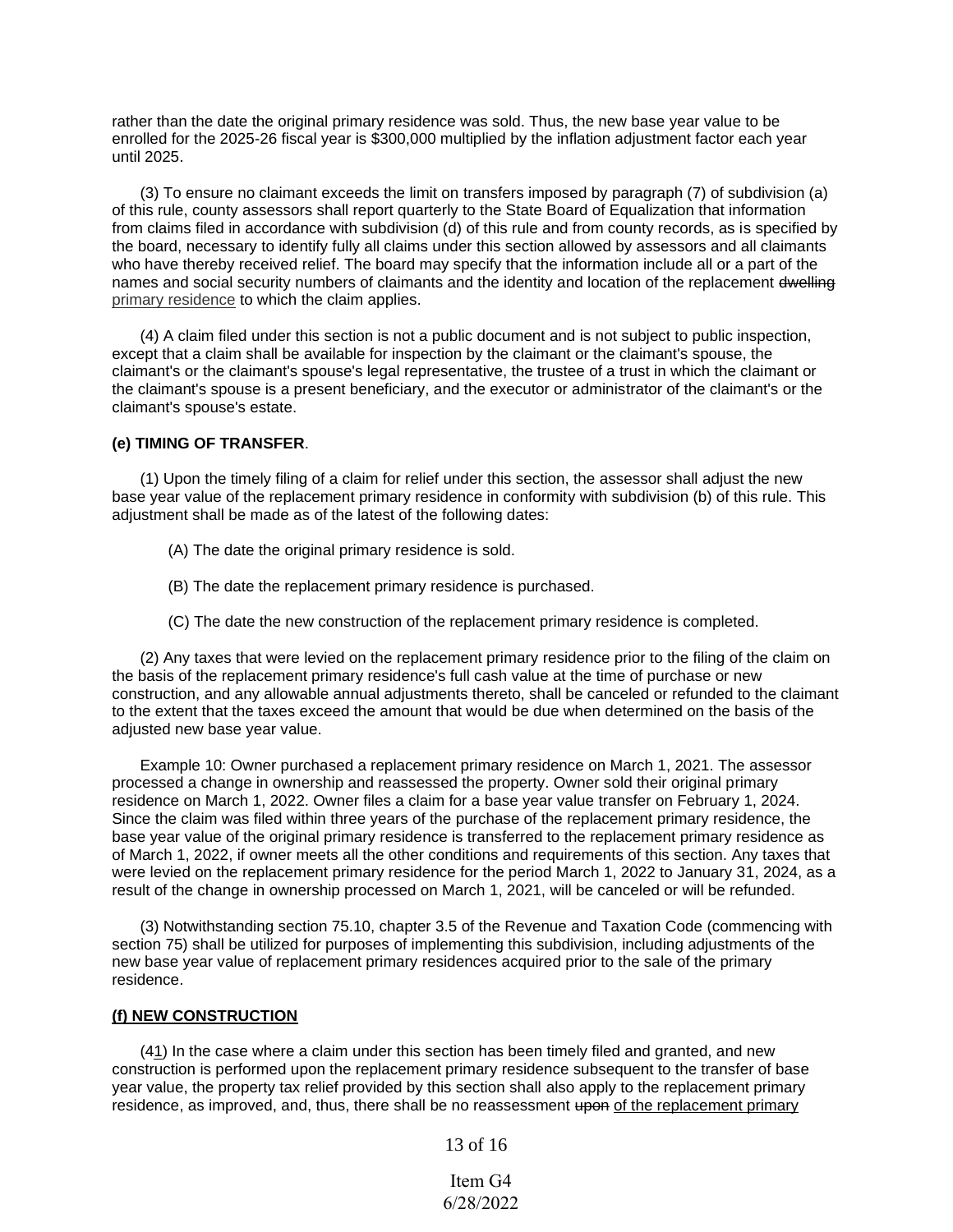residence upon completion of the new construction if to the extent both of the following conditions are met: (A) Tthe new construction is completed within two years of the date of the sale of the original primary residence and the owner notifies the assessor in writing of completion of the new construction within six months after completion.

(B2) If  $\mp$ the full cash value of the new construction on the date of completion, plus the full cash value of the replacement primary residence on the date of acquisition, is of equal or lesser value than the full cash value of the original primary residence adjusted pursuant to subdivision (c)(2) of this rule, the new base year value of the replacement primary residence shall remain the factored base year value of the original primary residence.

Example 11: Owner sold their original primary residence on May 10, 2021 for \$700,000. Owner purchased a replacement primary residence on March 1, 2022 for \$500,000, and filed a base year value transfer claim on March 15, 2022. On April 1, 2022, Owner began to construct an addition to the replacement primary residence and completed new construction on March 1, 2023. The value of the completed new construction was \$100,000. Owner notified the assessor of the completion of the new construction on May 1, 2023. Subject to all the other conditions and requirements of this section, since the full cash value of the new construction (\$100,000) plus the full cash value of the replacement primary residence on the date of purchase (\$500,000) is not more than the full cash value of the original primary residence (\$700,000), the new construction will not be reassessed.

(3) If the full cash value of the new construction on the date of completion, plus the full cash value of the replacement primary residence on the date of acquisition, is of greater value than the full cash value of the original primary residence adjusted pursuant to subdivision  $(c)(2)$  of this rule, the new base year value of the replacement primary residence shall be the difference between the full cash value of the replacement primary residence plus the value of the new construction and the full cash value of the original primary residence adjusted pursuant to subdivision (c)(2) of this rule, plus the factored base year value of the original primary residence.

Example 12: Owner sold their original primary residence for \$700,000 when the factored base year value was \$300,000. Several months later, owner purchased a replacement primary residence for \$500,000, and filed a base year value transfer claim. After the claim was accepted, Owner began to construct an addition to the replacement primary residence and completed new construction later that year. The value of the completed new construction was \$250,000. Subject to all the other conditions and requirements of this section, since the full cash value of the new construction (\$250,000) plus the full cash value of the replacement primary residence on the date of purchase (\$500,000) is more than the adjusted full cash value of the original primary residence  $(\$735,000 = \$700,000$  multiplied by 1.05), the new base year value of the replacement primary residence is \$315,000 (\$300,000 factored base year value of original primary residence plus \$15,000, which is the difference between (1) the sum of the full cash value of the replacement primary residence (\$500,000) plus the full cash value of the new construction (\$250,000), and (2) the adjusted full cash value of the original primary residence (\$735,000)).

**(fg) MULTIPLE OWNERS**. The property tax relief provided by this section shall be available to a claimant who is the co-owner of an original primary residence as a joint tenant, a tenant in common, a community property owner, or a present beneficiary of a trust subject to the following limitations:

(1) If a single replacement primary residence is purchased or newly constructed by all of the coowners and each co-owner retains an interest in the replacement primary residence, the claimant shall be eligible under this section whether or not any or all of the remaining co-owners would otherwise be eligible claimants.

(2) If two or more replacement primary residences are separately purchased or newly constructed by two or more co-owners and more than one co-owner would otherwise be an eligible claimant, only one co-owner shall be eligible under this section. These co-owners shall determine by mutual agreement which one of them shall be deemed eligible.

14 of 16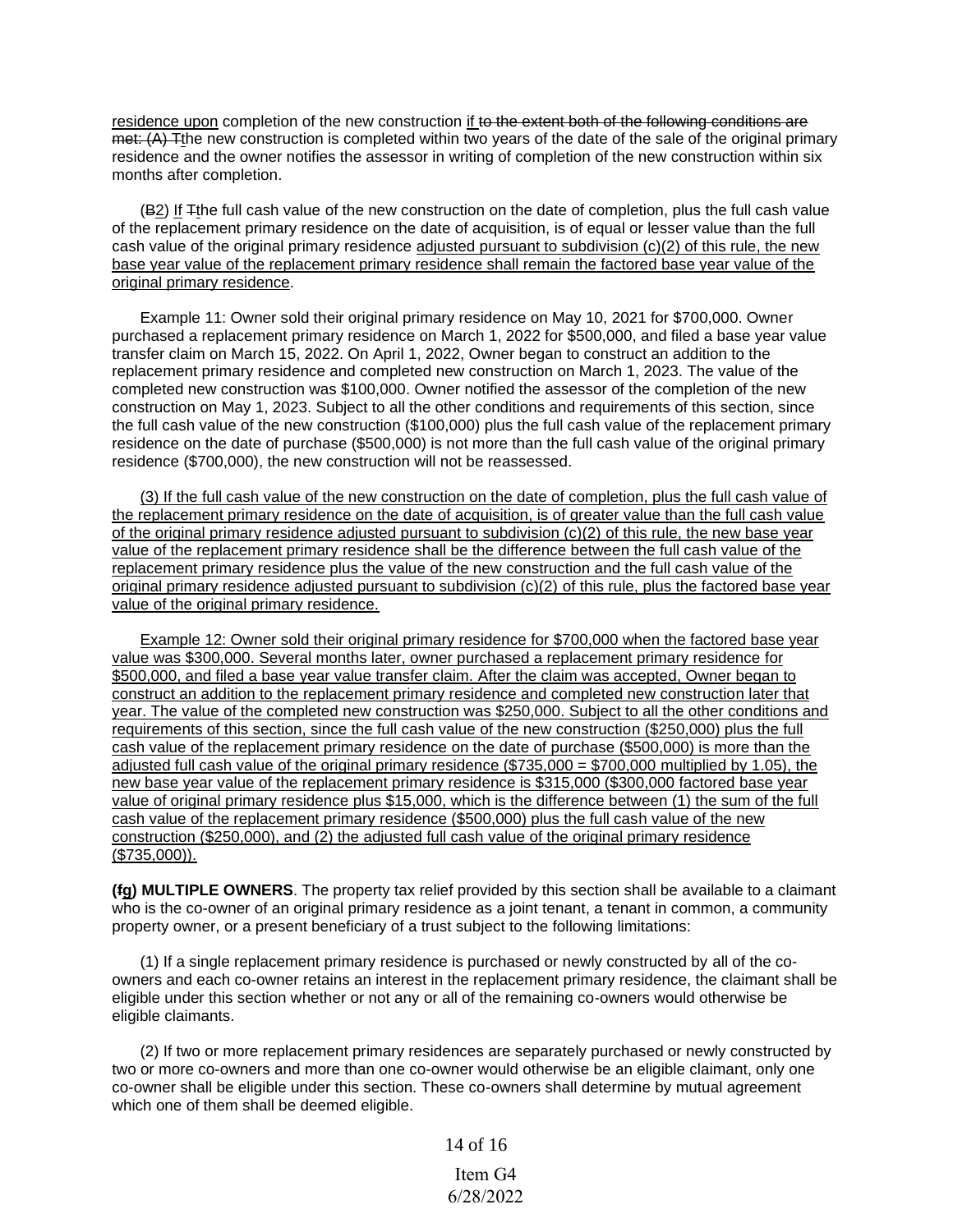(3) If two or more replacement primary residences are separately purchased or newly constructed by two co-owners who held the primary residence as community property, and both spouses would otherwise be an eligible claimant, only one spouse shall be eligible under this section. They shall determine by mutual agreement which one of them is eligible.

(4) In the case of co-owners whose original primary residence is a unit in a multiunit dwelling, the limitations imposed by paragraph (3) of subdivision (f) of this rule shall only apply to co-owners who occupied the same primary residence within the multiunit dwelling at the time the dwelling was the claimant's original primary residence.

**(gh) MULTIUNIT PROPERTY AND MOBILEHOMES**. The property tax relief provided by this section shall be available if the claimant's original primary residence or the replacement primary residence, or both, includes, but is not limited to, either of the following:

(1) A unit or lot within a cooperative housing corporation, a community apartment project, a condominium project, or a planned unit development.

(A) If the unit or lot constitutes the original primary residence of the claimant, the assessor shall transfer to the claimant's replacement primary residence only the factored base year value of the claimant's unit or lot and their share in any common area reserved as an appurtenance of that unit or lot.

(B) If the unit or lot constitutes the replacement primary residence of the claimant, the assessor shall transfer the factored base year value of the claimant's primary residence only to the unit or lot of the claimant and their share in any common area reserved as an appurtenance of that unit or lot.

(2) A manufactured home or a manufactured home and any land owned by the claimant on which the manufactured home is situated.

(A) If the manufactured home or the manufactured home and the land on which it is situated constitutes the claimant's original primary residence, the assessor shall transfer to the claimant's replacement primary residence either the factored base year value of the manufactured home or the factored base year value of the manufactured home and the land on which it is situated, as appropriate. If the manufactured home that constitutes the original primary residence of the claimant includes an interest in a resident-owned mobilehome park, the assessor shall transfer to the claimant's replacement primary residence the factored base year value of the claimant's manufactured home and their pro rata portion of the real property of the park. No transfer of factored base year value shall be made by the assessor of that portion of land that does not constitute a part of the original primary residence, as provided in paragraph (10) of subdivision (c) of this rule.

(B) If the manufactured home or the manufactured home and the land on which it is situated constitutes the claimant's replacement primary residence, the assessor shall transfer the factored base year value of the claimant's original primary residence either to the manufactured home or the manufactured home and the land on which it is situated, as appropriate. If the manufactured home that constitutes the replacement primary residence of the claimant includes an interest in a resident-owned mobilehome park, the assessor shall transfer the factored base year value of the claimant's primary residence to the manufactured home of the claimant and their pro rata portion of the park. No transfer of factored base year value shall be made by the assessor to that portion of land that does not constitute a part of the replacement primary residence, as provided in paragraph (10) of subdivision (c) of this rule.

(3) Accessory dwelling units or junior accessory dwelling units.

(A) Accessory dwelling units or junior accessory dwelling units shall not be considered a separate primary residence or a separate replacement primary residence if:

(i) there is a dwelling unit on the property;

15 of 16